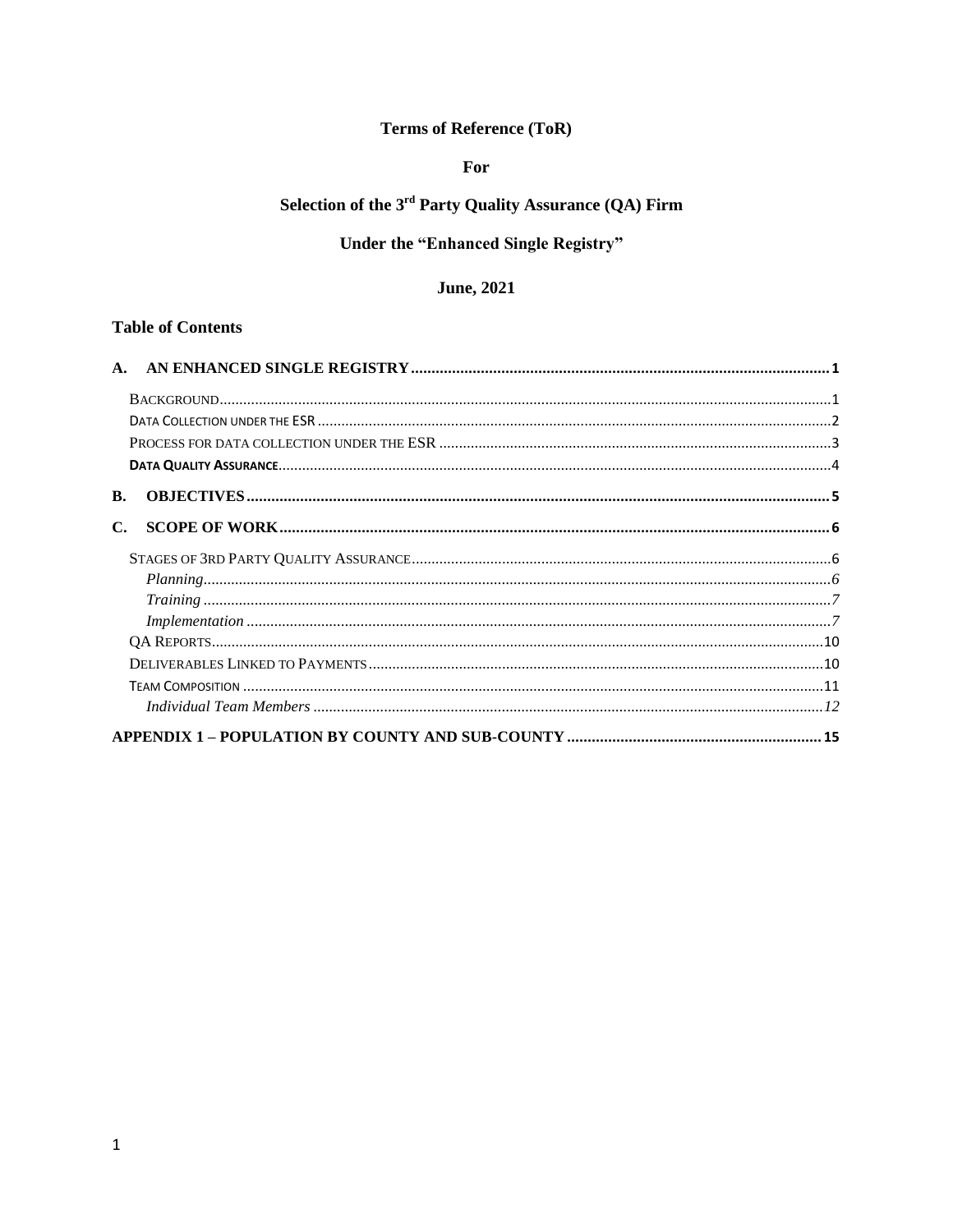# <span id="page-1-1"></span><span id="page-1-0"></span>A. An Enhanced Single Registry

#### Background

The Government of Kenya (GoK) has made significant progress in strengthening its safety net system and establishing foundational delivery systems through the National Safety Net Program (NSNP). The NSNP (supported by the World Bank) seeks to reduce poverty and vulnerability of specific groups in Kenya by improving welfare and resilience. By creating a framework for the four main noncontributory social protection programs (CT-OVC, OPCT, PwSD and HSNP), the coordination and harmonization of the cash transfer programs can be improved. The NSNP currently provides cash assistance to over 1 million households, or nearly 5 million people. Through the NSNP, the GoK has established and strengthened (i) the Single Registry  $(SR)$  — a database of NSNP cash transfer beneficiaries linked to the Integrated Population Registry System (IPRS); (ii) a two-factor authentication payment system; and (iii) a Grievance and Case Management system (G&CM).

Currently in Kenya, each program in the NSNP performs its own registration which feeds into the SR. These programs may have overlapping activities and collect data from individuals already registered by another program. This can result in community fatigue, inefficient use of resources and a lack of standardized data. However, more recent efforts have focused on the development of a harmonized registration and targeting processes for persons in need of social protection through the Harmonized Targeting Methodology (HTM). The registration and targeting process aims to go beyond cash transfers and pilots the roll out of other social protection interventions. Through the Kenya Social and Economic Inclusion Project (KSEIP), which became effective in March 2019, the World Bank is supporting the GoK to: (i) enhance institutional capacity and Social Protection (SP) delivery systems, particularly the coverage and functionality of the Enhanced Single Registry (ESR), and further improve the efficiency of other delivery mechanisms; (ii) invest in the scale-up of the existing nutrition-sensitive safety net, as well as testing customized economic inclusion models as a complement to the regular cash transfers to improve human capital and self-sufficiency of poor and vulnerable households; and (iii) improve the shock responsiveness of the safety net system by expanding its coverage and strengthening financing arrangements for enhancing households' resilience and providing timely support to cope with recurrent climate induced droughts. It is anticipated that under the KSEIP, the State Department for Social Protection (SDSP) will gradually expand and enhance the functionality of the existing SR, through addition of a social registry module that will support bringing on board data on potential beneficiaries for social protection.

The rationale for the ESR is that as social protection coverage grows, integrating and harmonizing data collection efforts can achieve efficiency gains, particularly around targeting of core social protection programs. The objective of the ESR is to collect, update, link, and ensure quality of data on households and persons in poverty and with other vulnerabilities. Furthermore, the data hosted in the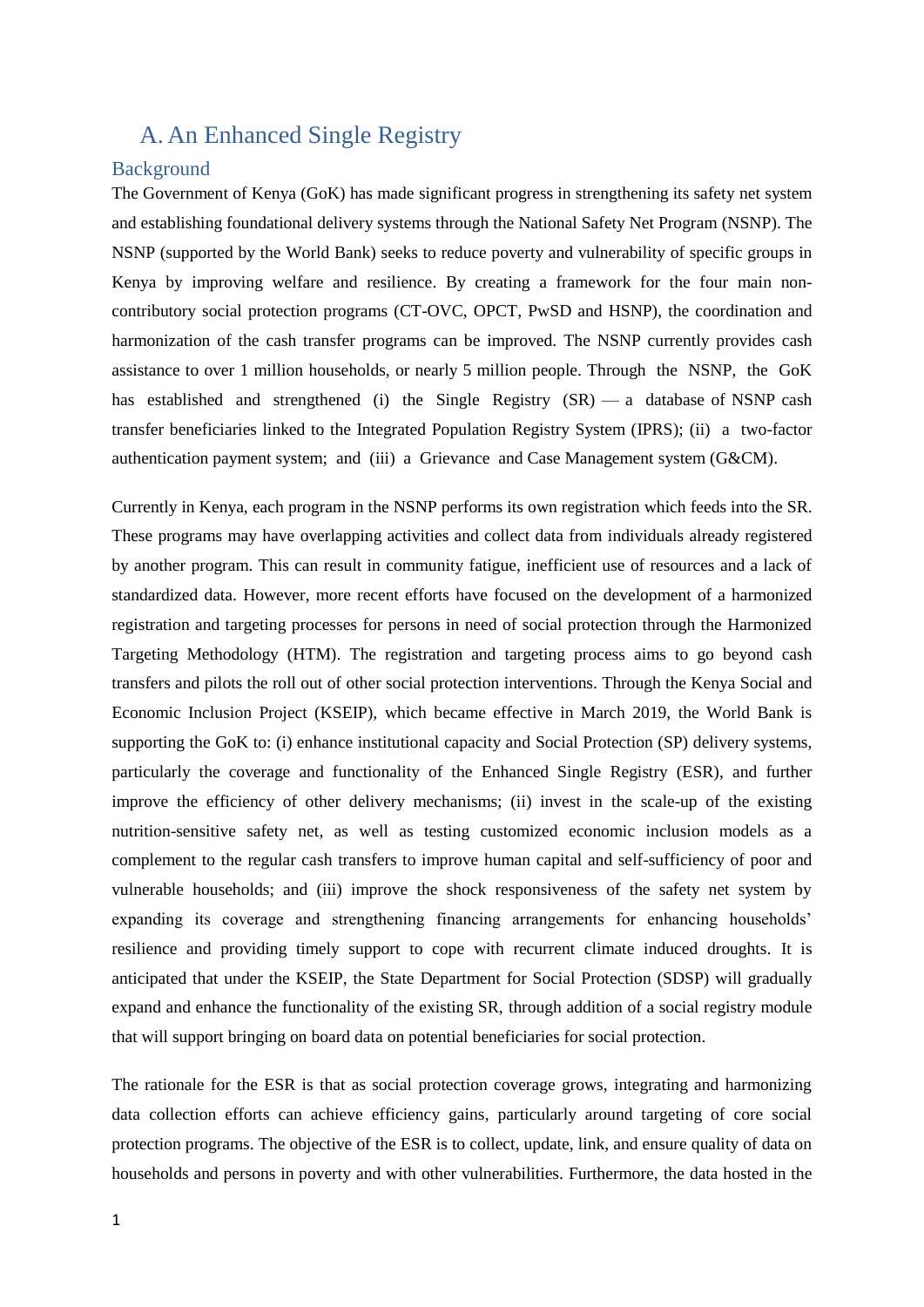ESR can be used to select beneficiaries and plan new interventions. The ESR can also contribute to overall shock-responsiveness by identifying geographic locations, such as flood or drought affected areas, for rapid response mechanisms based on specific triggers. The ESR has many potential users including existing cash transfer programmes with the MLSP, other government ministries, county governments, UN Agencies, NGOs (local and international) and the private sector.

#### <span id="page-2-0"></span>Data Collection under the ESR

Data collection under the ESR is expected to last  $3$  years (2021 – 2023) in order to reach national coverage (i.e. household registration completed in all 345 Sub-Counties of Kenya). The 3-year data collection schedule is divided into 4 Priority Groups, categorized as Group 0 to 3. Categorization of priority groups to inform data collection under the ESR is informed by existing social protection programmes realities and poverty. In line with these, priority groups may be reviewed from time to time in alignment with the budgetary process to allow for planning. **Error! Reference source not found.** shows priority groups as currently proposed.

|                            | Number of       | $%$ of Poor             | <b>Counties</b>                                      |
|----------------------------|-----------------|-------------------------|------------------------------------------------------|
|                            | <b>Counties</b> | Households <sup>1</sup> |                                                      |
| Priority 0 - HSNP          | 8               | 15%                     | Turkana, Mandera, Marsabit, Wajir, Garissa, Isiolo,  |
| and Expansion              |                 |                         | Samburu, Tana River.                                 |
| Priority<br>$\overline{1}$ | 3               | 8%                      | Vihiga, Makueni, Kakamega.                           |
| informed by client         |                 |                         |                                                      |
| program needs              |                 |                         |                                                      |
| Priority 2 - Rest          | 17              | 41%                     | Kilifi, Kitui, West Pokot, Muranga, Taita Taveta,    |
| Economic<br>of             |                 |                         | Kisumu, Nakuru, Nairobi, Migori, Homabay, Meru,      |
| <i>Inclusion</i>           |                 |                         | Siaya, Kisii, Baringo, Nyamira, Nyandarua, Elgeyo    |
| NICHE & UHC                |                 |                         | Marakwet.                                            |
|                            |                 |                         |                                                      |
| Priority $3 - All$         | 19              | 37%                     | Bomet, Bungoma, Busia, Kirinyaga, Kericho, Kiambu    |
| other counties             |                 |                         | Mombasa, Trans Nzoia, Uasin Gishu, Machakos,         |
|                            |                 |                         | Nandi, Nyeri, Lamu, Kajiado, Laikipia, Kwale, Narok, |
|                            |                 |                         | Tharaka Nithi, Embu.                                 |
|                            |                 |                         |                                                      |
|                            |                 |                         |                                                      |

#### **Table 1: Priority Grouping of Counties as at March 2021**

**Error! Reference source not found.** shows proposed months scheduled for data collection in each group. Data collection for each group will take place independently of other groups, and therefore may overlap. 2

**.** 

<sup>&</sup>lt;sup>1</sup> Derived from the KIBHS 2015/2016

<sup>&</sup>lt;sup>2</sup> Timelines are indicative and would be finalized in consultation with the MLSP and QA firm during each Financial Year.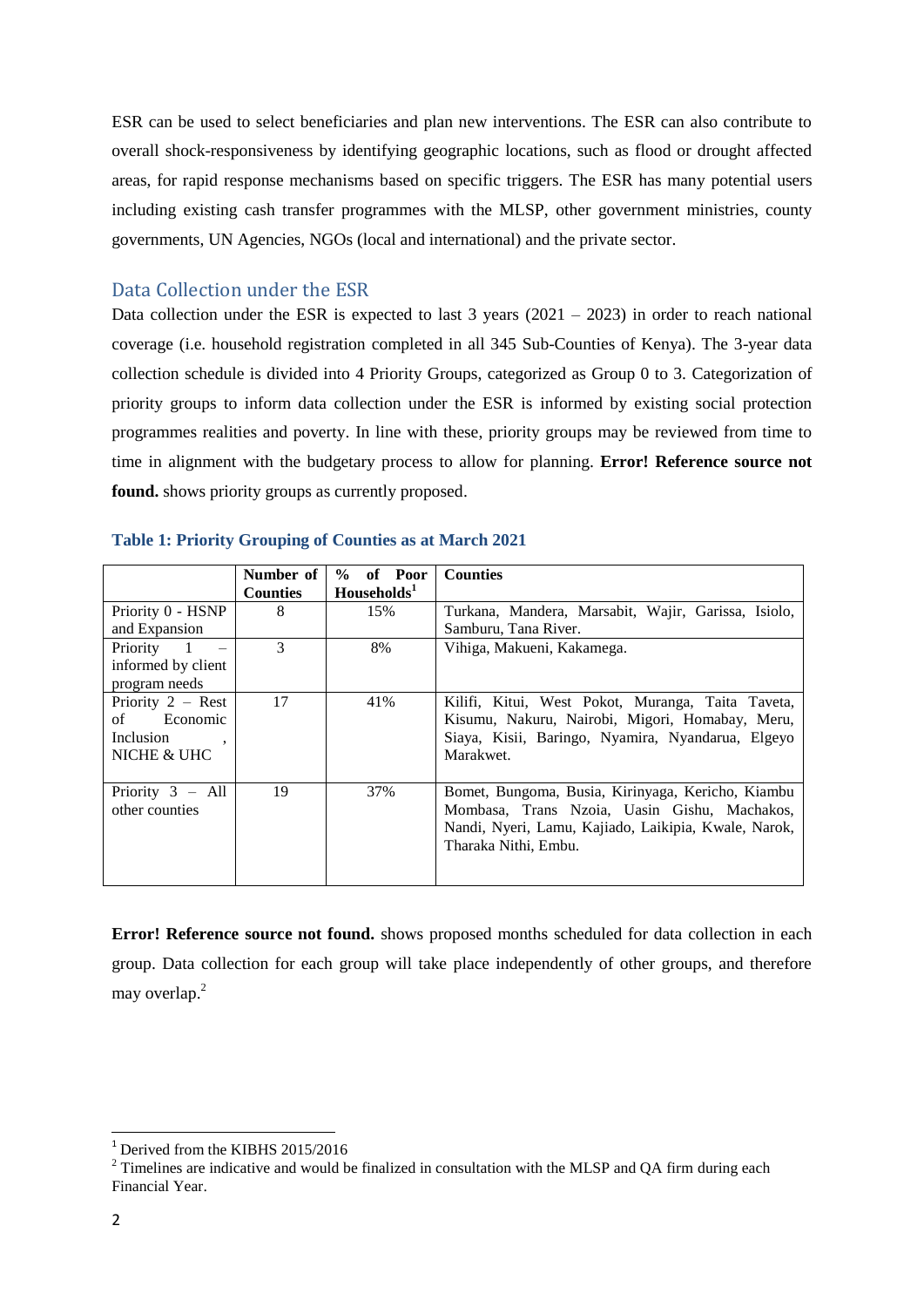#### **Figure 1: Data Collection Calendar by Group**

<span id="page-3-0"></span>

|    |   |   |         | 2021 |  |  |         |                | 2022                  |   |  |                                                                              |  |  |  |  | 2023 |  |                |  |  |  |  |   |                |   |  |       |
|----|---|---|---------|------|--|--|---------|----------------|-----------------------|---|--|------------------------------------------------------------------------------|--|--|--|--|------|--|----------------|--|--|--|--|---|----------------|---|--|-------|
| F. | M | A |         |      |  |  |         |                | $M$ J J A S O N D J F | M |  | $A \cup I$ $I \cup A$ $S \cup A$ $I \cup I$ $I \cup I$ $I \cup I$ $I \cup I$ |  |  |  |  |      |  |                |  |  |  |  | A | S <sub>1</sub> | O |  | $N$ D |
|    |   |   |         |      |  |  | Group 0 |                |                       |   |  |                                                                              |  |  |  |  |      |  |                |  |  |  |  |   |                |   |  |       |
|    |   |   | Group 1 |      |  |  |         |                |                       |   |  |                                                                              |  |  |  |  |      |  |                |  |  |  |  |   |                |   |  |       |
|    |   |   |         |      |  |  |         | <b>Group 2</b> |                       |   |  |                                                                              |  |  |  |  |      |  |                |  |  |  |  |   |                |   |  |       |
|    |   |   |         |      |  |  |         |                |                       |   |  |                                                                              |  |  |  |  |      |  | <b>Group 3</b> |  |  |  |  |   |                |   |  |       |

#### Process for data collection under the ESR

The ESR database will be populated through data collection undertaken using the digitalized Harmonized Targeting tool (HTT), by prioritizing households that self-identify as poor or vulnerable, and those that are current beneficiaries of social protection programmes such as those under the NSNP. The data collection process will be coordinated at the national level by the ESR Unit, which sits at the National Social Protection Secretariat (NSPS) in the MLSP, and will use the MLSP staff at the county & sub-county levels, among other stakeholders. The process will ensure robust planning, training, communication, and coordination for quality data collection.

Data collection will take place in all sub-counties of Kenya. Prior to data collection a public awareness campaign will take place to ensure households are aware of the planned data collection process. Within each location the data collection approach to be applied will be either through census, mass registration or on demand registration. The approaches for data collection are determined by the proportion of the population in the location that is considered poor, using the Kenya National Bureau of Statistics (KNBS) 2015/2016 latest small area estimates (SAE) on poverty statistics.<sup>3</sup> **Error! Reference source not found.** elaborates on which data collection approach will be used dependent on the location poverty rate.

| <b>Table 2: ESR Data Collection Approaches</b> |  |
|------------------------------------------------|--|
|------------------------------------------------|--|

| <b>Registration Approach</b> | <b>Location Poverty Rate</b> |     | <b>Basic Stages of Data Collection</b> |
|------------------------------|------------------------------|-----|----------------------------------------|
| Census                       | $50\% +$                     |     | Household Registration (Door-to-       |
|                              |                              |     | Door)                                  |
|                              |                              |     |                                        |
| Mass Registration (MR)       | $30\% - 50\%$                |     | <b>Household Listing</b>               |
| On-Demand (OD)               | $0\% - 30\%$                 | ii. | Household<br>registration              |
|                              |                              |     | (Household Visit)                      |

The Census approach will be used in locations with a poverty rate above 50 percent with the objective of collecting data from all households residing in the location. This will involve the entire location undergoing data collection and enumerator teams going door to door.

**<sup>.</sup>** <sup>3</sup> Currently, 2015/2016 KIHBS presents the latest data on small area estimates (SAE) on poverty statistics and this be updated once there is more recent SAE data available.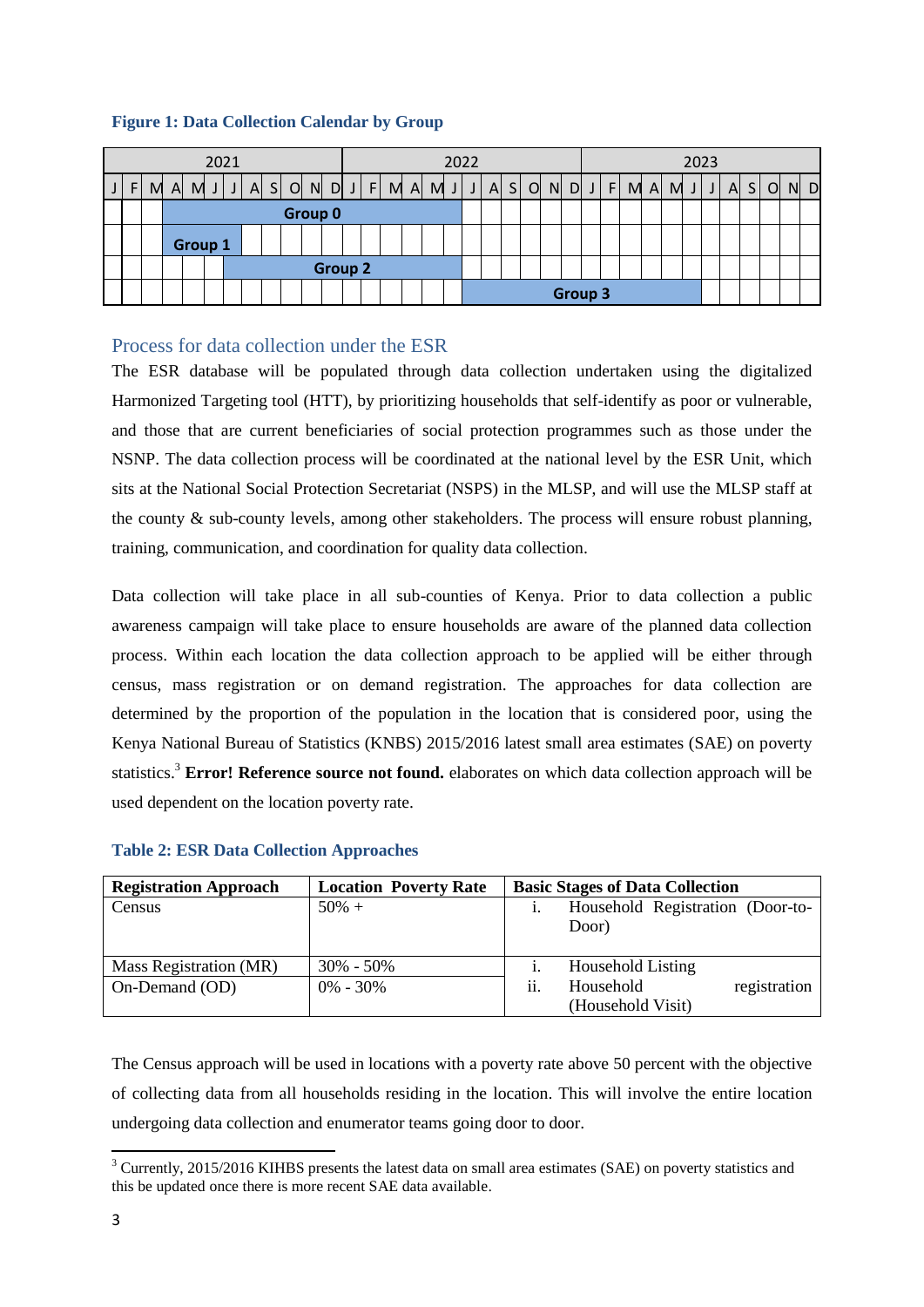For locations with poverty rate below 50 percent the mass registration or on demand data collection registration approach will be used. Under these registration approaches, it is expected that an initial household listing developed through community participation will be used to identify households that are poor and vulnerable and should therefore undergo the household registration. Households will be mobilized through a public information campaign, in which households are informed on the upcoming ESR household registration and the necessary documents they need to present. Following the public awareness campaign, a household listing process will be undertaken at listing centres (determined for each location). Under the MR approach, household listing will take place at listing sites including the MLSP local level offices, while in the OD registration approach location listing sites will be limited to the MLSP sub-county offices or through any other forums organized by the sub county officials. Basic data on household details will be collected as part of the household registration process. The data includes the following:

- i. Household Representative First/Middle/Last Name
- ii. Nicknames
- iii. Relationship to the Household Head
- iv. Identification Type
- v. ID Number
- vi. Phone Number
- vii. Alternate Phone Number
- viii. Owner of Alternate Phone Number
- ix. Location
- x. Sub-Location Village
- xi. Landmark
- xii. First and Last Name of village elder to help locate household dwelling

Household registration (door to door data collection) will then be carried out for households identified during household listing, existing NSNP beneficiaries and any other lists of information on the vulnerable households that can fulfil the information needs of listing for ESR. The household registration teams will consist of coordinators, supervisors, and enumerators formed at the sub-county level, guided by the number of household to be registered in each area. A supervisor will be expected to supervise at least 10 enumerators.

#### <span id="page-4-0"></span>**Data Quality Assurance**

The ESR will be an important database which can inform important decisions for social protection and other sectors of the country. It is essential, therefore, to ensure that the data collection process is carried out to a high standard of quality. In line with this, quality assurance measures will be undertaken internally using the ESR MIS and externally using a  $3<sup>rd</sup>$  party OA firm(s) as elaborated below.

1. **MIS data validation of the household registration** - Automatic data validation checks inbuilt into the MIS will boost the quality of the data collection process. These checks will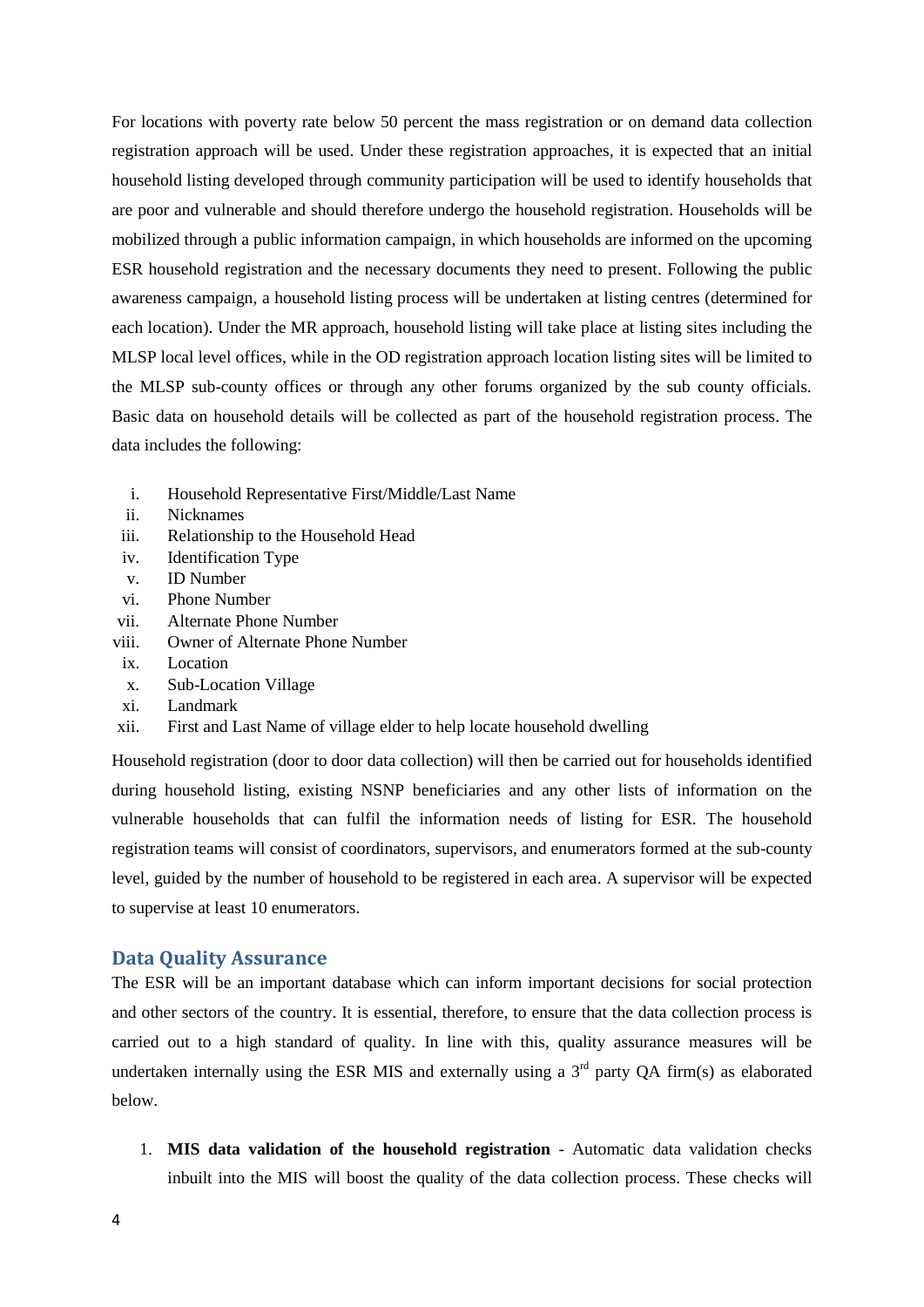include logical checks, IPRS validation of National ID numbers, and the requirement for double data entry of 3 to 5 random fields from a pre-selected pool of key fields on the digitized tool. 4

- 2. **Supervisor Shadowing** Supervisors will shadow enumerators to assess their performance against an electronic shadowing checklist that includes indicators of adherence to enumerator guidelines in areas such as professionalism, data completeness and accuracy. During the supervisor shadowing, validation officers will accompany the supervisors and will do random data recollection in up to 10% of in select households further ensure that data collected is accurate.
- 3. **Performance Tracking -** This will be undertaken weekly through an MIS performance tracker module that allows for real-time tracking of progress against planned targets and performance in terms of speed/progress and quality of household registration data entered.
- 4. **3rd-party Quality Assurance (QA)**  A 3rd-party firm will be engaged to carry out samplebased quality assurance of the data collected by enumerators during the household survey. The QA firm re-conducts a sample of the household registration in selected areas following data collection by enumerators. Based on the QA results, areas with unsatisfactory data quality will be repeated by the household data collection teams. In addition to assessment on the accuracy of data collected, the 3<sup>rd</sup>-party firm will also undertake an assessment of the data collection processes, including sensitization, mobilization, listing and registration.

The MLSP intends to hire the services of the  $3<sup>rd</sup>$  party QA firm through an open and competitive bidding process. The firm should have demonstrated experience in quality assurance of socioeconomic surveys.

<span id="page-5-0"></span>The following sections describe the objectives, scope of work, methodology, team composition, and the deliverables of the 3rd-party firm.

## B. Objectives

The 3rd-party QA firm plays a key role in ensuring that data collected is accurate and that it reflects and represents the unique realities of target households.  $3<sup>rd</sup>$  Party QA thereby flags instances where this may not be the case.

The main objective of the  $3<sup>rd</sup>$ -party QA exercise therefore is to:

i. Undertake an overall assessment of the planning and sensitization processes.

1

<sup>&</sup>lt;sup>4</sup> Logic checks will consist of ID numbers containing sufficient numeric digits, logical relationship to household head e.g. cannot be a 'father/mother' or 'grandparent' if age is less than the age of the household head, logical highest education level reached compared to an individual's age, among others.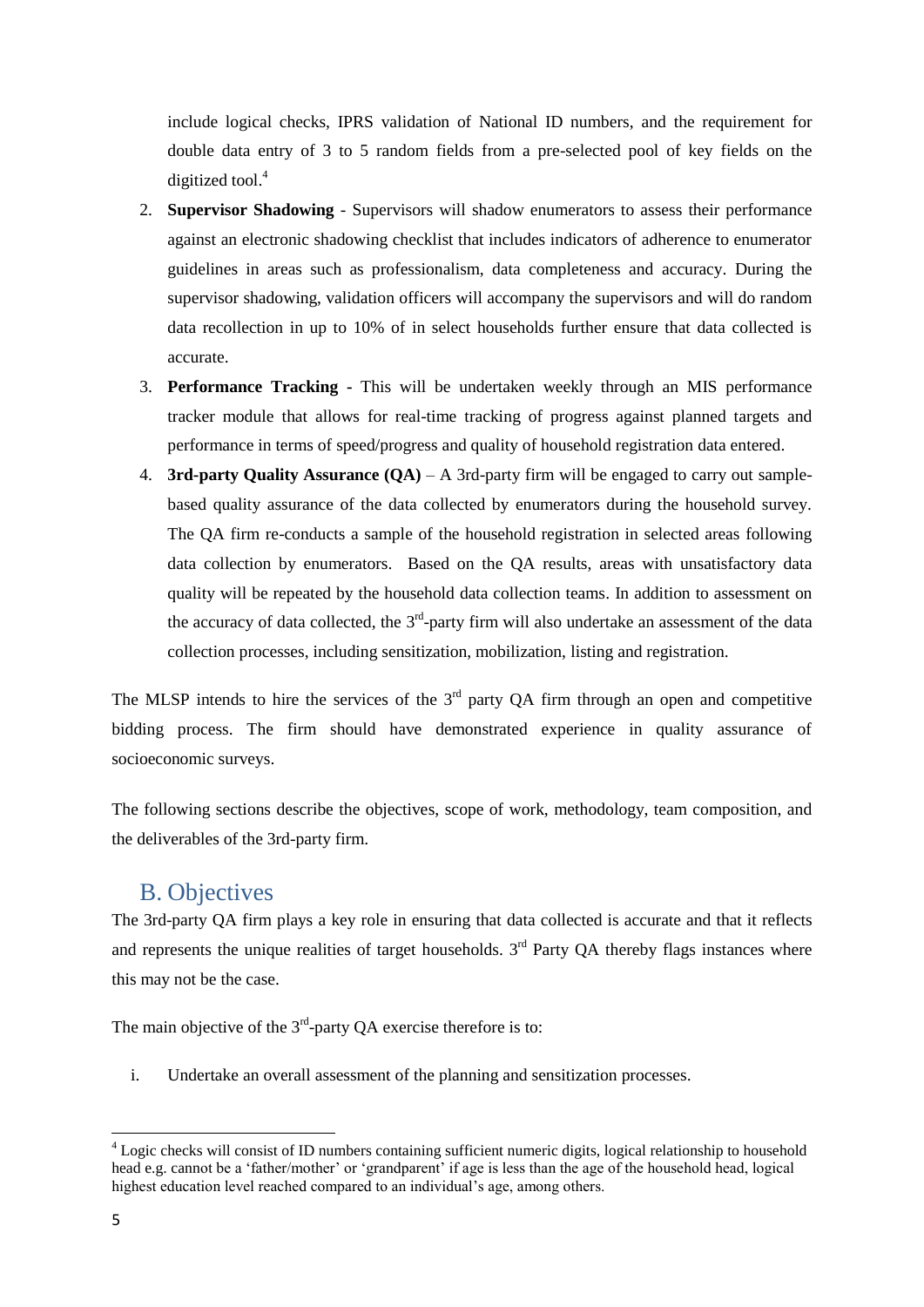- ii. Undertake an overall assessment of the household mobilization, listing, and registration processes.
- iii. Undertake the recollection of household data for 10% of the total number of households registered in a location using the harmonized targeting tool for purposes of data comparison with data collected by the MLSP to establish the accuracy of data.

The assessment of the planning, sensitization, household mobilization, listing, and registration processes will be done through interviews of staff, key stakeholders, community members and registered households. Field officers engaged by the  $3<sup>rd</sup>$ -party firm will be required to conduct key informant interviews with staff and other stakeholders to gain insight into the sensitization, household mobilization and listing as well as data collection processes and identify areas of improvement. The firm will come up with a sample size of up to 20 percent of staff and purposively selected stakeholders to be interviewed as a post assessment of the data collection processes. It is expected that the firm will provide recommendations (with supporting evidence) on how the process could be improved to ensure that guidelines as per the ESR Operations Manual are followed and are done in an inclusive manner.

The majority of the QA firm's work will involve recollecting the data of a random sample of households registered by MLSP, which will then be compared for variations in selected variables. Recollection of data using the HTT will be done from a random sample of households registered by the MLSP. Data collection by the firm needs to be timely and accurate and therefore should be done within four weeks of the completion of data collection by the MLSP. To the largest extent possible, the firm should ensure that data collected reflects an accurate status of the sampled households. The recollected data will then be compared for variations along selected variables for accuracy to assess quality and enable appropriate decisions to be taken. Locations with over 10 percent of households having less than 90 percent accuracy on key variables will require a repeat of HH registration.<sup>5</sup>

### <span id="page-6-2"></span><span id="page-6-1"></span><span id="page-6-0"></span>C. Scope of Work

#### Stages of 3rd Party Quality Assurance

#### **Planning**

Once on board, the 3<sup>rd</sup> party firm will meet with the ESR unit and other relevant SDSP committees on contract management to agree on the modalities of their engagement. In order for the  $3<sup>rd</sup>$  party QA firm to generate the required 10% sample size for data recollection, the firm will thereafter be defined as users of the ESR MIS. The MIS will automatically generate a 10 percent random sample of households registered in a location. This will be visible to the  $3<sup>rd</sup>$  Party QA Officers when logging into

**.** 

 $<sup>5</sup>$  An accuracy score is created for each household comparing key time-invariant variables such as household</sup> size, education level, construction materials and the sources of water, lighting, and cooking fuel etc.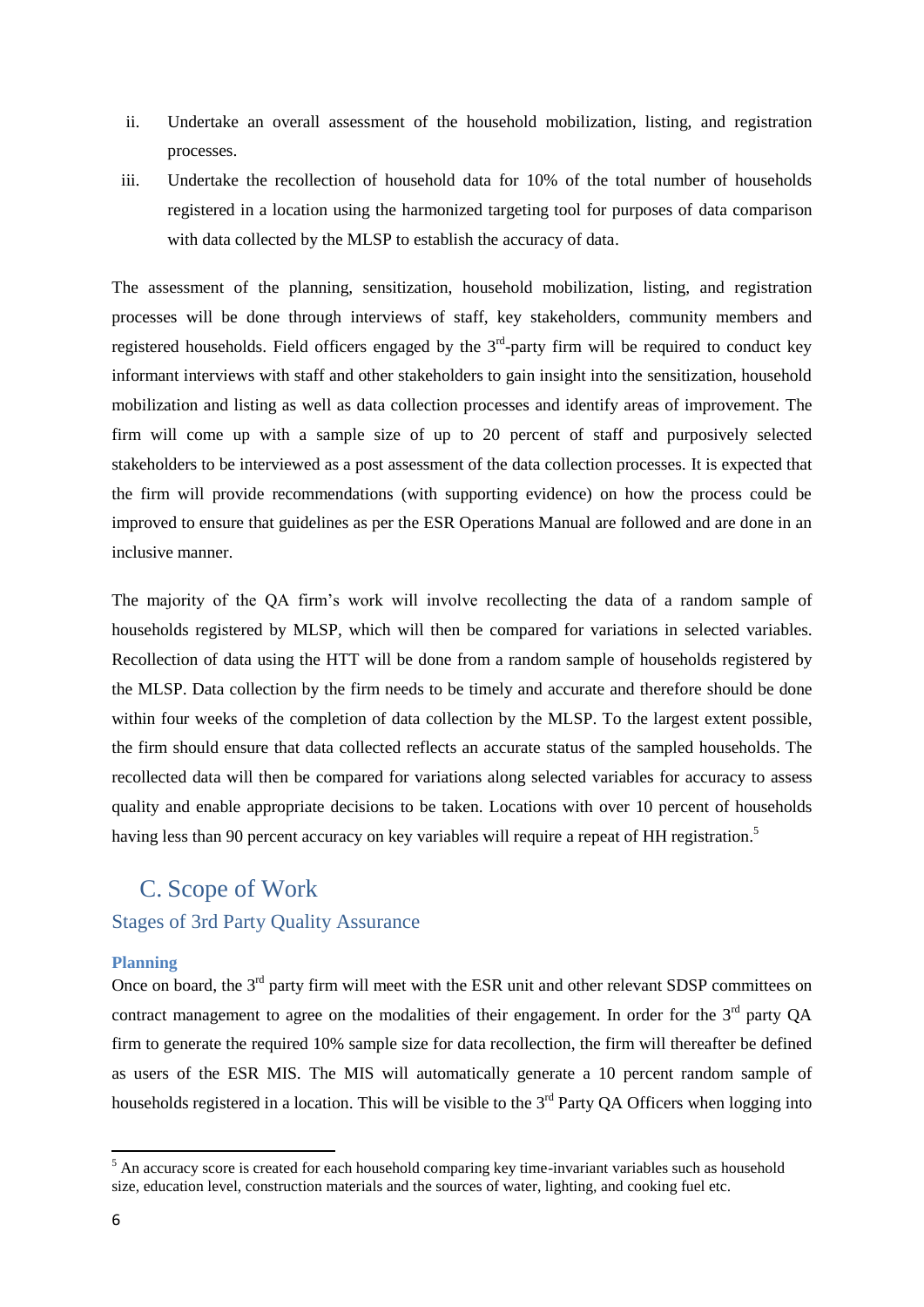the  $3<sup>rd</sup>$  party MIS module. Once the sample has been generated, the ESR unit and the  $3<sup>rd</sup>$  party QA firm will develop a fieldwork plan. The fieldwork plan would list the area, the sample size by location and the contact details for county & sub-county officials who will support the process. This plan may be updated in subsequent meetings based on the realities in the field.

The  $3<sup>rd</sup>$  party QA team will also meet with the MLSP County  $\&$  Sub-County Officials to develop location based work plan. The firm will thereafter be introduced to the area chiefs, assistant chiefs and elders who will help the teams to locate the households for data recollection purposes. Upon logging into the  $3<sup>rd</sup>$  party QA module of the MIS, the  $3<sup>rd</sup>$  party QA officer will be able to view the locations and randomly selected households that have been assigned to them. The  $3<sup>rd</sup>$  party OA firm is responsible for its own team supervision structure and logistics.

<span id="page-7-0"></span>All other necessary documents such as field registration plans drawn by the MLSP at the point of data collection will be availed to the firm as necessary.

#### **Training**

In order to ensure similar content and quality of training, the  $3<sup>rd</sup>$  party firm will be required to identify a team of trainers from among their personnel who can be trained as trainer of trainers (ToTs) by the ESR team of ToTs. The training will be similar to the training provided to personnel under the MLSP and will be on the data collection processes and the actual process of registration. The QA firm's ToTs will then train the OA firm's field officers. In addition, the  $3<sup>rd</sup>$  Party firm training will be monitored by the ESR ToTs to ensure similar content and quality of delivery.

#### <span id="page-7-1"></span>**Implementation**

#### *Equipment*

The  $3<sup>rd</sup>$  party OA firm is expected to provide the OA officers and supervisors with equipment for use in household data recollection that are of similar specifications as those provided to the MLSP enumerators. This will ensure that the data collection process is not in any way altered. The required equipment is listed in *[Box 1](#page-7-2)*.

#### <span id="page-7-2"></span>**Box 1: Household Registration Kits**

Each individual Enumerator and Supervisor is provided with a kit containing:

- 1 Hard Copy of ESR Data Collection Enumerator and/or supervisor Field Guidelines, for reference in the field (also available electronically in MIS)
- 1 Hard Copy of Key Messages and Q&A
- 1 Laptop/Tablet/Phone with charger
- 1 Power bank
- 1 Extra Battery as applicable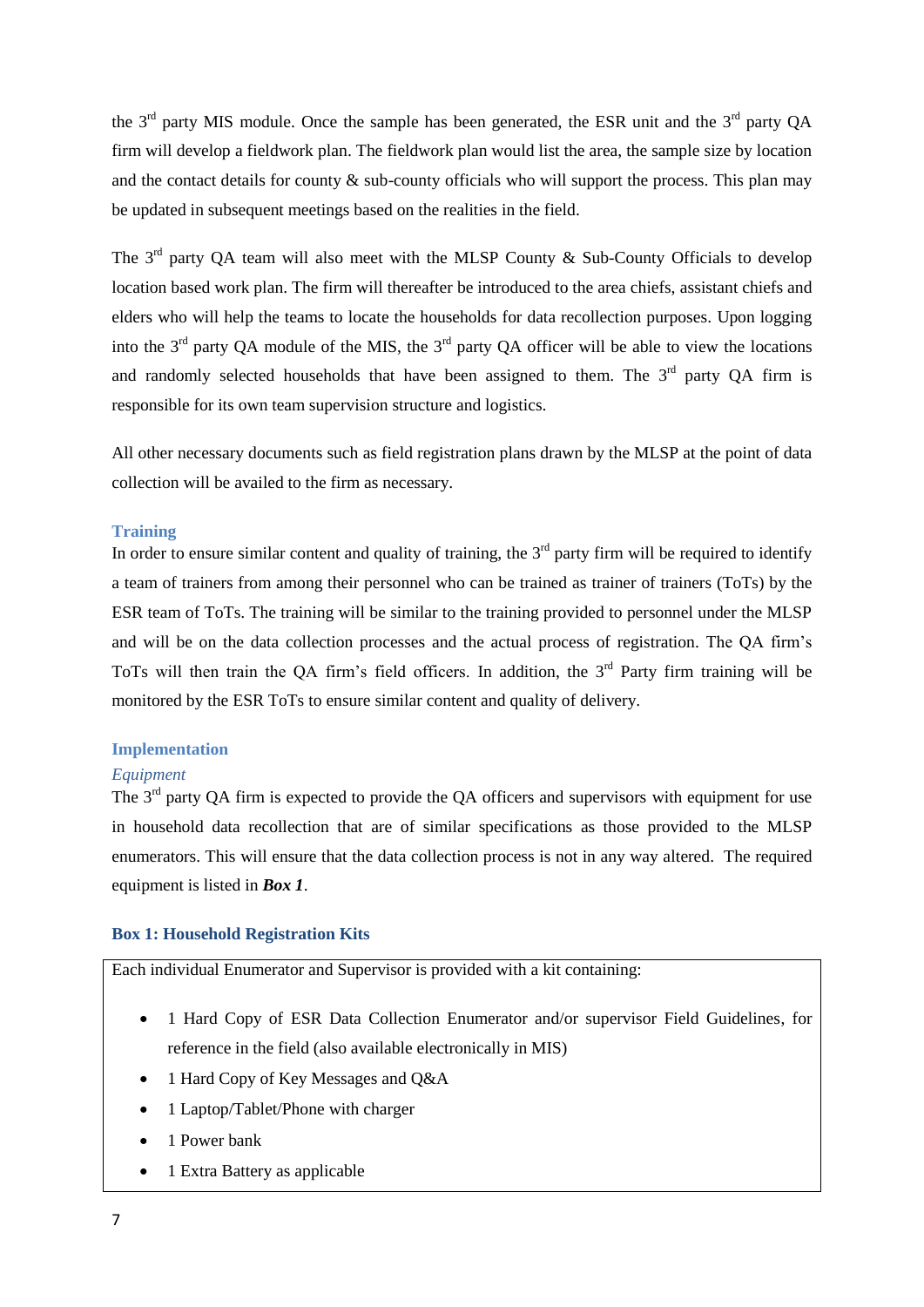- 1 Identification Badge
- 2 Washable Facemasks per person
- A bottle of sanitizer
- Airtime
- Sim-card

In addition, to enable proper assessment of the mobilization and listing processes in the location each  $3<sup>rd</sup>$ -party field officer should have a checklist on the required equipment to enable them conduct key informant interviews, such as a list of key questions, and a device for recording answers.

#### *Field Process Assessment*

The QA officers will conduct interviews with county/sub-county officials and local stakeholders to gain information on the mobilization, household listing and the data collection processes. This will take place on data collection is completed within a sub-county. This can be coupled with access to the grievance redress mechanism, the review of field plans and an understanding of the local context, especially knowledge on locations or populations that are at risk of exclusion. The combination of these sources of information should provide the basis to make an assessment of the mobilization and listing process and recommendations for improvements.

#### *Household Interviews*

The 3rd party QA officer will approach sampled households allocated to them and follow the same steps for data collection as the enumerators. The 3rd party QA officer will fill in electronically the same form (HTT) as done by the enumerators. On average it is assumed that the 3rd party QA firm officers will conduct 5 household registrations per day, as data collection teams may cover longer distances between sampled households and will need to spend more time with households Once the household data re-collection has been completed by the 3rd party QA officer, the ESR team will log into the MIS 3rd party QA module to view the results. The MIS will automatically flag each location that has more than 10% of households with an accuracy of less than 90% in selected key household level variables between the data entered by the 3rd party QA officers and the MLSP enumerators.6 The variables recommended for comparison are those which are expected to be relatively timeinvariant. For each flagged location, the ESR team will change the status of all households in that location back to pending data collection. Thereafter, the 3rd Party firm will submit a comprehensive report to the ESR team that presents findings backed by supporting evidence on the field assessment of the data collection processes. The report should contain clear actionable recommendations for improvements and the data accuracy. The ESR team will review the report and present it to the

**.** 

 $6$  The key variables include the ID number and date of birth of the household head and spouse, household size, household member names, education levels of the head, spouse and the maximum education level, any disabled or orphaned members, relationships to the household head, number of main rooms, construction materials, source of water and lighting, toilet type and cooking fuel.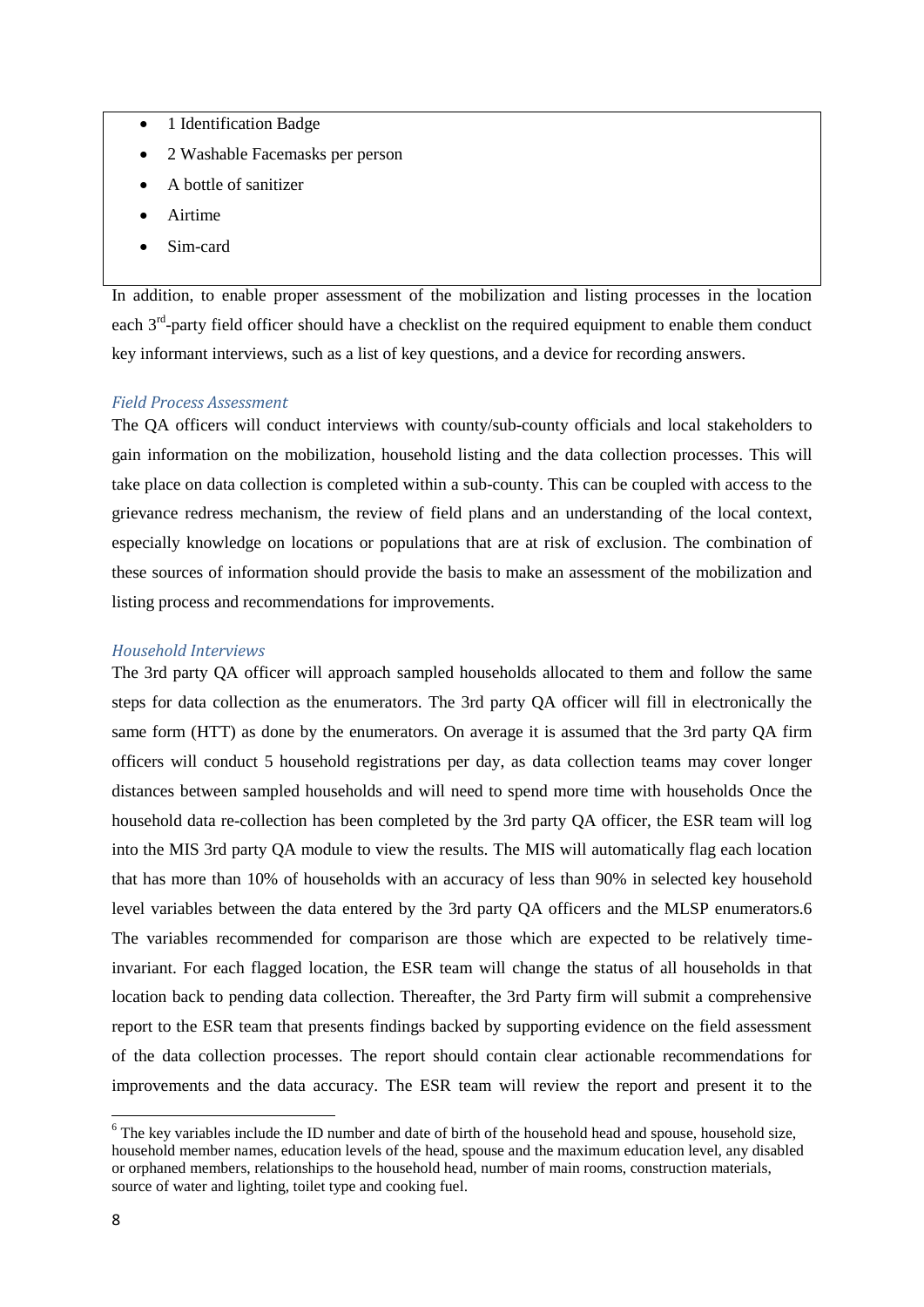respective county/sub-county teams for validation and concurrence. The team will then develop a common roadmap to implement the recommendations of the 3rd Party QA firm.

#### **Timelines**

This is a lump-sum contract that will be implemented in phases with potential to run for the remaining 3 years of the project. **The 3 rd Party Quality Assurance Firm will be contracted for the first phase of the assignment**. The scope of work will cover the KSEIP expansion counties of Garissa, Isiolo, Samburu and Tana River under the Hunger Safety Net Programme (HSNP) as part of *Group 0* and Makueni and Vihiga Counties as part of *Group 1* under the SDSP.

Works on *Group 0* will be based on 10% of the households in locations where data collection has been completed and data captured in the Hunger Safety Net Programme Management Information System (HSNP –MIS) and derived from the ESR-MIS (using linkage to the HSNP-MIS). Works on *Group 1* will be based on 10% of the households where data collection has been completed in the counties of Makueni and Vihiga as derived from the ESR-MIS. Upon satisfactory performance the assignment/contract can be extended to cover other counties as will be defined and based on SDSP`s further need.

### Role and Key Responsibilities of the SDSP

The implementation of the  $3<sup>rd</sup>$  party QA will require the following support from the SDSP:

- Example Keep the  $3<sup>rd</sup>$  party OA firm up to date on the ESR fieldwork plan and implementation through regular communication and meetings.
- Share all ESR policy and operational documents and updates.
- $\bullet$  Introduce the  $3<sup>rd</sup>$  party QA firm to the ESR MIS data collection module and ensure timely support is available should the firm encounter any issues.
- Provide a ToT to train the  $3^{rd}$  Party OA firm's ToT and ensure the  $3^{rd}$  party OA firm's training sessions are attended by the SDSP ToT to verify consistency.
- Ensure the county and sub-county officers are aware of their role in supporting the  $3<sup>rd</sup>$  party QA firm's activities in the field.
- Timely review of submitted reports regarding the progress of the  $3<sup>rd</sup>$  party QA work.

The SDSP county and sub-county officers will also be key through providing the following support:

- Cooperating with the  $3<sup>rd</sup>$  party firm's field staff as necessary, for example, sharing contacts of local administrative staff to facilitate the tracking of households.
- Participating in key informant interviews to help assess the mobilization, listing, and data collection process.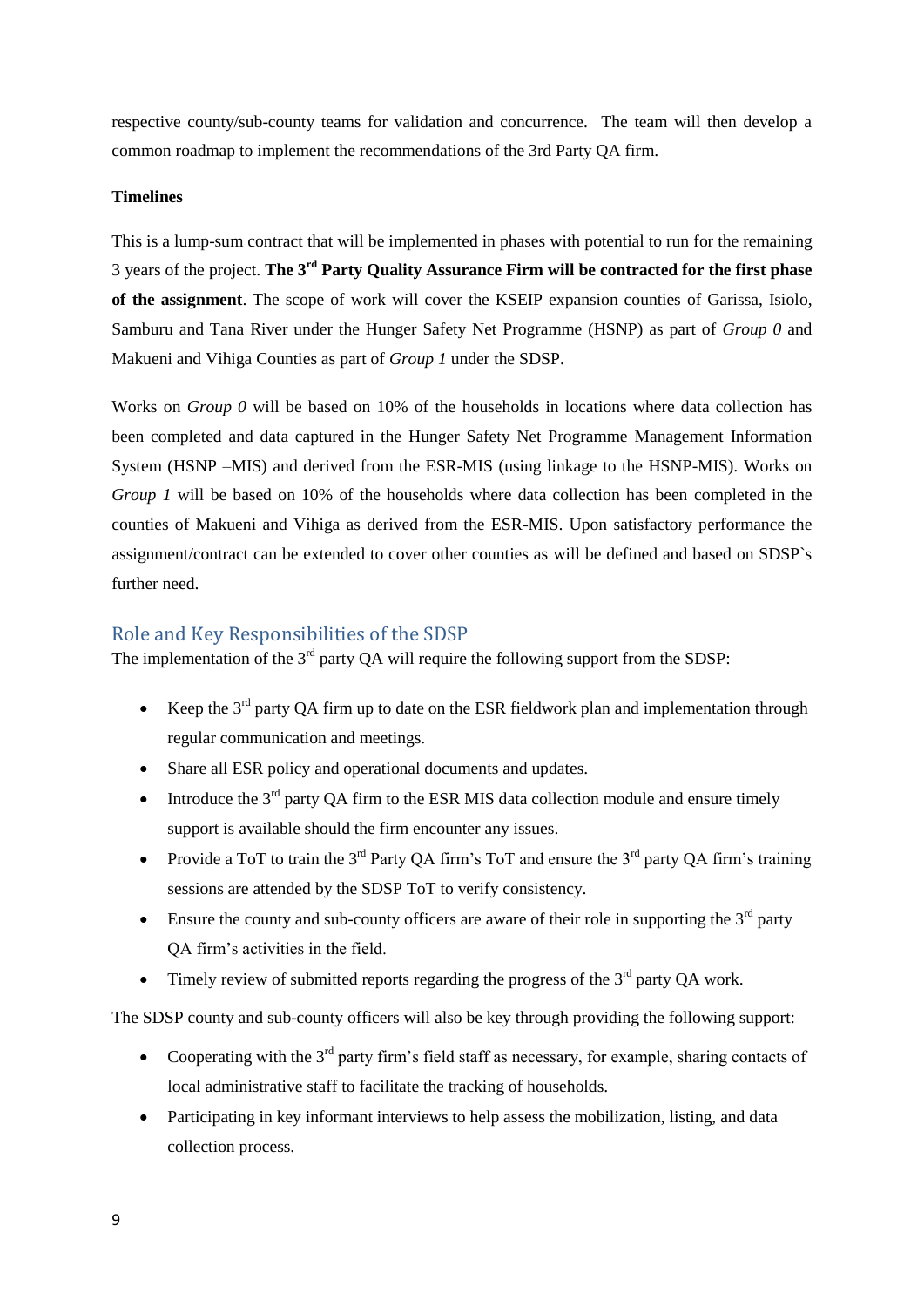### <span id="page-10-0"></span>QA Reports

The 3<sup>rd</sup> Party QA Firm is expected to submit an initial inception report prior to the start of the work. The inception report should include the work plan covering the procurement of required equipment for training and data collection, design and approach for undertaking the data collection process assessment tools, methodology, implementation strategy/approach. The inception report should also cover plans for procurement/logistics, capacity building, risk management, project management, internal M&E, a rollout plan, and proposed templates for reporting, all based upon the firm's interaction with the MLSP.

Brief periodic progress reports containing information on the current progress against the QA sampled households in each data re-collection area should be shared with the MLSP counterparts, which will be agreed upon at inception. The progress reports can also operate as an opportunity for feedback to the MLSP on any relevant findings from the QA officers. These periodic progress reports should also contain information regarding the on-going assessment of mobilization and listing, the MLSP data collection process and QA process, as well as any challenges the QA teams have encountered and the solutions used to resolve such issues.

Furthermore, upon the completion of each re-collection area the  $3<sup>rd</sup>$  party QA firm should provide a draft county specific priority group report summarising the QA work in that specific county. This should cover disaggregated performance in each sub-county and location, including the response rate of the selected households. The draft report should contain a more complete assessment of the mobilization, listing and data collection process, including issues such as the exclusion of households or locations and potential recommendations to these issues. The draft report will be presented to the county teams for validation and concurrence. Finally, a final report shall be prepared by the  $3<sup>rd</sup>$  Party Firm and submitted to MLSP after the completion of each priority group. The final report should be submitted within 30 days of the completion of the priority group.

<span id="page-10-1"></span>Templates for the brief periodic progress reports and final reports will be agreed upon between the MLSP and the 3rd party QA firm.

### Deliverables Linked to Payments for Phase 1

The MLSP will closely monitor the performance of the  $3<sup>rd</sup>$  party QA firm to ensure they remain on track to avoid any undue delays. The release of payments will be linked to milestones on the proposed works. The works are based on percentage of households reached by the third party QA firm from the total number of households expected to be covered under the first phase comprising *Group 0* and *Group 1* counties as indicated in [Table 2.](#page-11-1) Below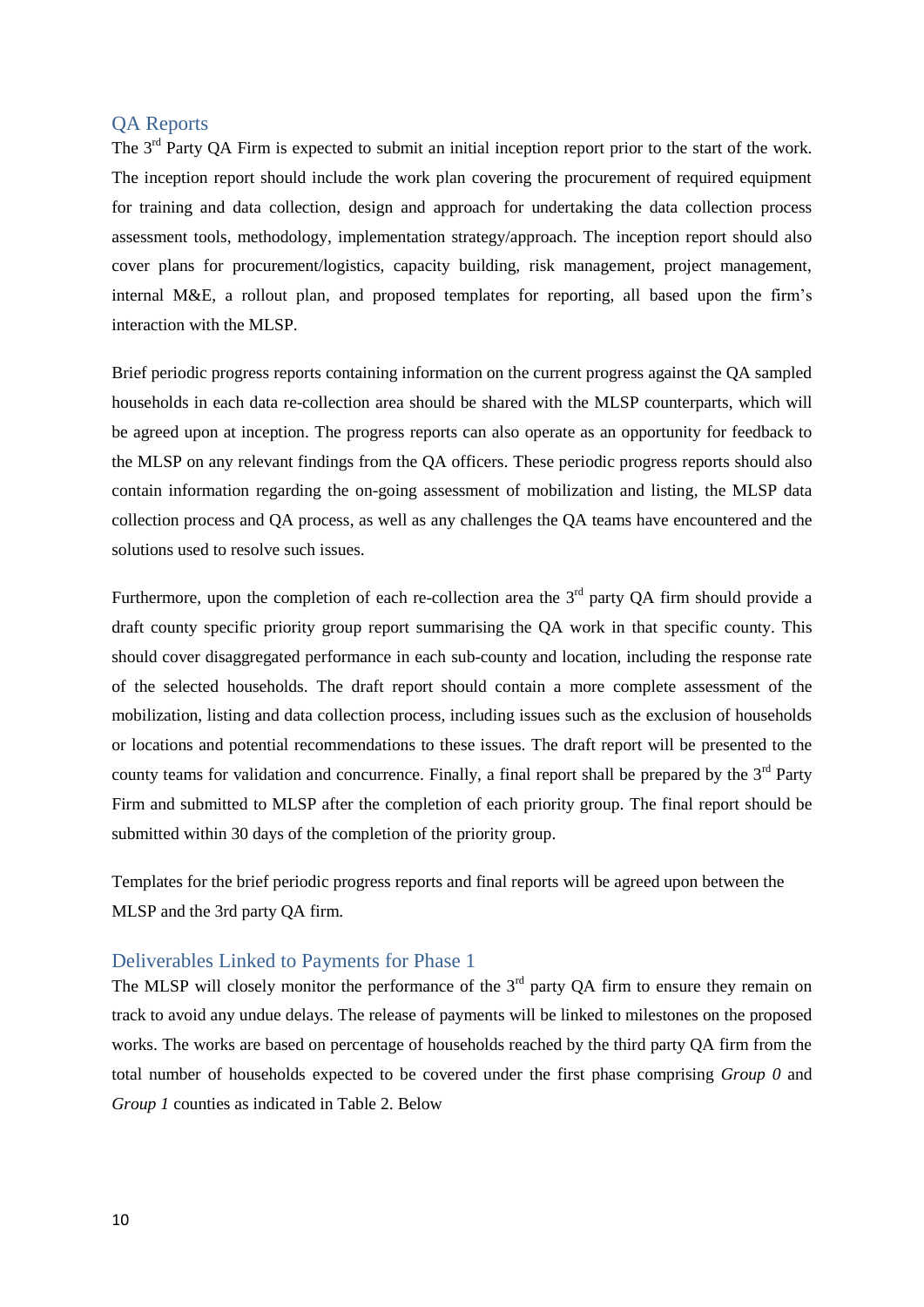#### <span id="page-11-1"></span>*Table 2: Schedule of Payments under Phase 1*

|    | <b>Schedule of Payment as per Achievement</b>                                                                                                                                                         |
|----|-------------------------------------------------------------------------------------------------------------------------------------------------------------------------------------------------------|
|    | Ten (10%) of the contract sum shall be paid upon submission and acceptance of the finalized<br>inception report that also contains a finalized field work plan                                        |
|    |                                                                                                                                                                                                       |
|    | Forty (40%) of the contract sum shall be paid upon recollection of data of up to 75% of target<br>households in Group 0 and Group 1 counties and evidence available in the ESR-MIS and the            |
|    | HSNP MIS linked to the ESR-MIS.                                                                                                                                                                       |
| 3) | Fifty (50%) of the contract sum shall be paid upon completion of the assignment in <i>Group 1</i><br>counties and in completed locations in <i>Group 0</i> counties and submission of a final report. |

#### **Payment conditions:**

- **a) MLSP** will sign a lump sum contract for the first *phase* with the 3rd party QA firm.
- b) Payments will be made on the basis of the achievements of the deliverables listed in the payment schedule.
- <span id="page-11-0"></span>c) Payments will be subject to acceptance of MLSP on the basis of data received to the ESR MIS from the 3rd party QA firm

### Team experience and Composition

The consultant will be a firm or a consortium of firms with extensive experience in the implementation of operational monitoring and evaluations in social protection domain with particular emphasis on high-quality data collection and developing operational/management recommendations. The firm or consortium of firms should have at least 10 years combined experience in carrying out similar work and in particular in social assistance programmes beneficiary identification and registration processes. It would also be advantageous to demonstrate experience in conducting successful quantitative research in rural and urban areas, as well as hard to reach areas of Kenya.

The composition of the team should also possess the following:

- **-** Capacity to organize logistics in urban, rural and hard to reach areas of Kenya
- Experience in the use of digital platforms for data collection.
- **-** Experience in data collection and report writing. The reports should be of sufficiently high quality, well-written and structured, simple and accessible to the MLSP.
- **-** Experience and capacity to conduct research among diverse communities with diverse cultural backgrounds.
- **-** Experience in conducting operational monitoring.
- **-** Experience in social assistance programmes .in particular beneficiary identification and registration processes;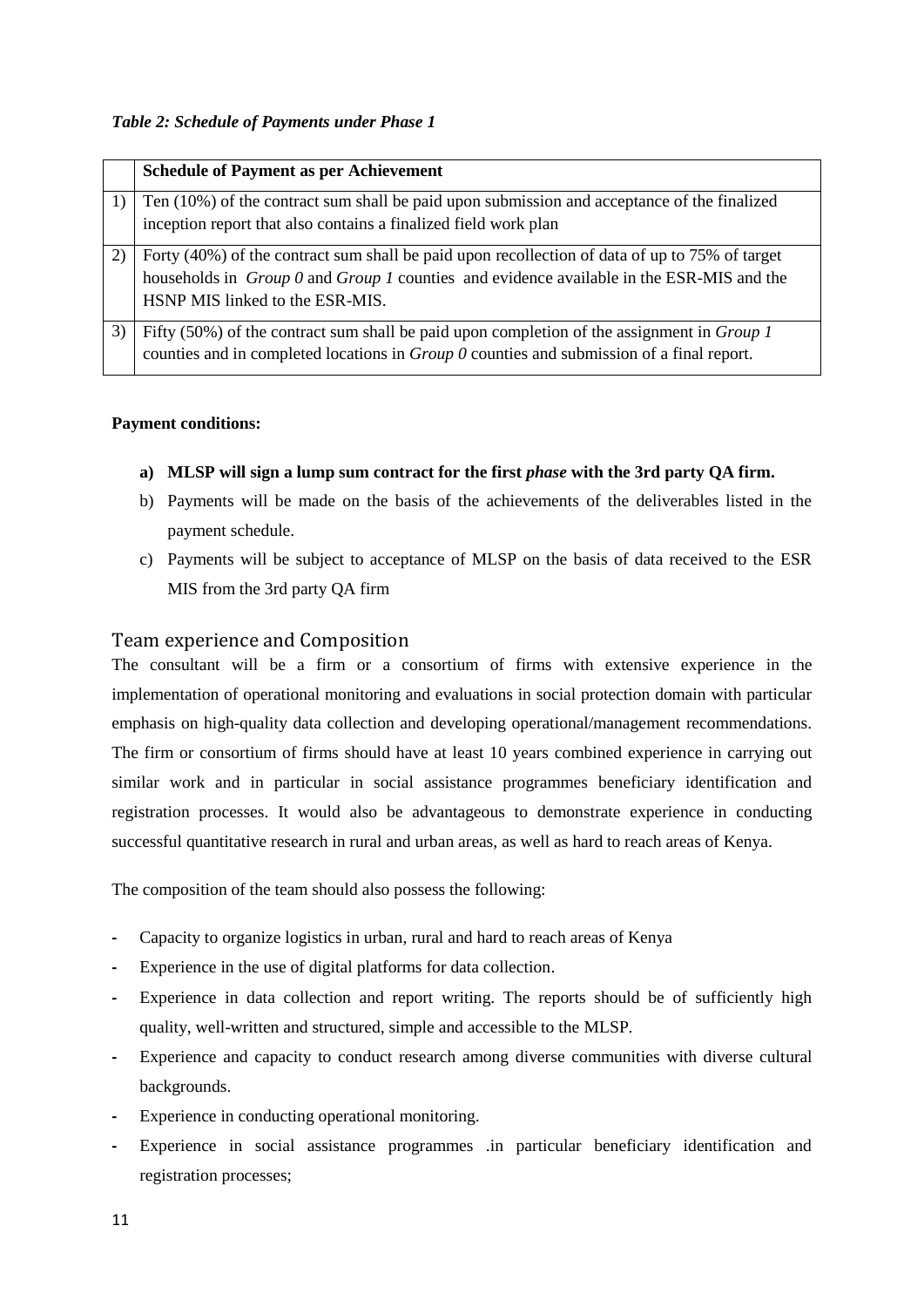- **-** A team of staff that has been working in the firm or a data bank of staff available to be recruited in the firm with the expertise and skill mix appropriate for the assignment.
- **-** Demonstrate that it is a legal entity and professionally authorized to carry out its functions in consultancy (Registration certificate).
- **-** Provide a list of the qualifications and experience of core team members / key personnel expected to perform different duties and responsibilities during the proposed contract period.
- <span id="page-12-0"></span>**-** Experience in successful collaboration with local authorities, within Kenya is preferable.

#### **Individual Team Members**

It is recommended that the QA officers and supervisors are recruited from the respective counties. Therefore, preference should be given to hiring local residents due to their contextual understanding of local realities such as geography, local languages and the demographics of the population. Furthermore, sufficient supervision of QA officers is required to ensure data collected remains at the highest quality.

It is suggested that the core team consists of a team leader, operations expert, field supervisors and field monitors. The recommended qualifications of these core team are below:

| <b>Key Position</b> |           | <b>Key Responsibilities</b> |           | <b>Area of Expertise</b> |           | <b>Minimum Qualification</b> |
|---------------------|-----------|-----------------------------|-----------|--------------------------|-----------|------------------------------|
|                     |           |                             |           | <b>Required</b>          |           | and Experience Required      |
| <b>Team Leader</b>  | $\bullet$ | Lead all planning,          | $\bullet$ | Project                  | $\bullet$ | Ph.D. (preferably) or        |
|                     |           | coordination, design and    |           | Management.              |           | post-graduate                |
|                     |           | implementation of the       | $\bullet$ | M&E system               |           | university degree in         |
|                     |           | QA exercise.                |           | development and          |           | economics or                 |
|                     |           | Supervise and oversee       |           | implementation.          |           | development studies or       |
|                     |           | the overall data            | ٠         | Large scale survey       |           | social sciences.             |
|                     |           | collection process.         |           | implementation           | $\bullet$ | 10 years of M&E              |
|                     |           | Staff Management.           |           | and logistics.           |           | related experience.          |
|                     |           | Ensure regular              |           | Stakeholder              | $\bullet$ | Experience of leading        |
|                     |           | engagement and              |           | engagement.              |           | on survey design,            |
|                     |           | communication with the      |           |                          |           | implementation, and          |
|                     |           | relevant stakeholders.      |           |                          |           | data analysis.               |
|                     |           | Provide regular feedback    |           |                          | $\bullet$ | Preferably experience        |
|                     |           | to the MLSP                 |           |                          |           | working within Kenya.        |
|                     |           | counterparts.               |           |                          |           |                              |
| <b>Operations</b>   | $\bullet$ | Setting-up and              | $\bullet$ | M&E system               | $\bullet$ | University degree in         |
| <b>Expert</b>       |           | administration              |           | development and          |           | economics or                 |

#### **Table 3: Core Team and Qualifications**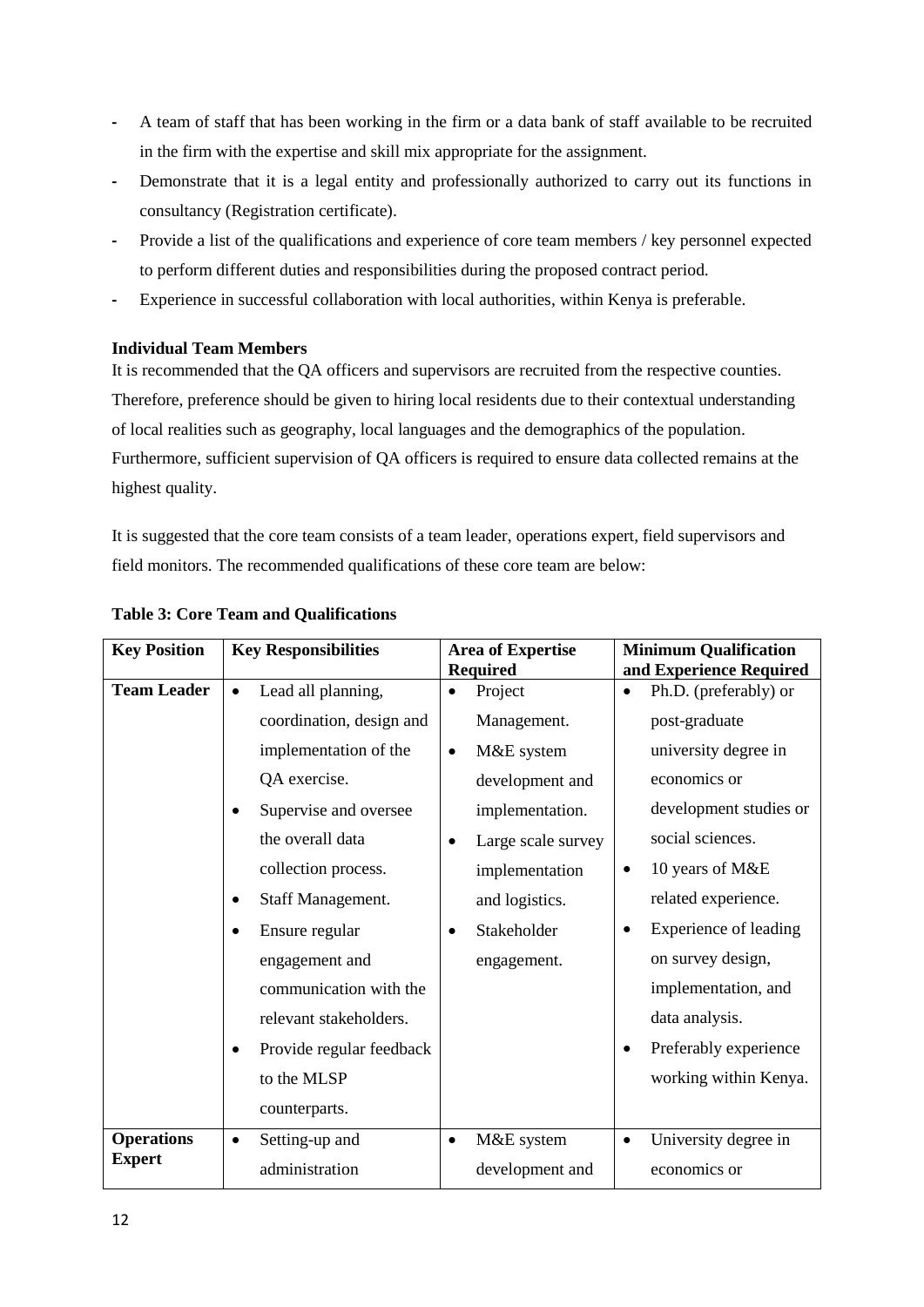|                    | procedures and policies               | implementation.                 | development studies or            |
|--------------------|---------------------------------------|---------------------------------|-----------------------------------|
|                    | associated with data                  | Large scale survey<br>$\bullet$ | social sciences.                  |
|                    | collection teams.                     | implementation                  | At least 5 years of<br>$\bullet$  |
|                    | Looking after                         | and logistics.                  | experience managing               |
|                    | procurements and                      | Procurement.                    | operations related to             |
|                    | maintaining assets.                   |                                 | large-scale household             |
|                    | Internal M&E.                         |                                 | surveys.                          |
|                    | Stakeholder engagement                |                                 | Preferably experience<br>٠        |
|                    | and communication.                    |                                 | working within Kenya.             |
|                    | Monitoring the                        |                                 |                                   |
|                    | implementation of the                 |                                 |                                   |
|                    | fieldwork plan and                    |                                 |                                   |
|                    | coordination of logistics.            |                                 |                                   |
| <b>Field</b>       | Supervisor data<br>$\bullet$          | Large scale survey<br>$\bullet$ | University degree in<br>$\bullet$ |
| <b>Supervisors</b> | collection by QA                      | implementation                  | economics or                      |
|                    | officers including                    | and logistics.                  | development studies or            |
|                    | shadowing interviews                  | Fieldwork<br>$\bullet$          | social sciences.                  |
|                    | and providing regular                 | supervision.                    | At least 5 years of<br>٠          |
|                    | feedback to ensure                    | Local stakeholder<br>$\bullet$  | demonstrated                      |
|                    | enumerator guidelines                 | engagement.                     | experience related to             |
|                    | are adhered to.                       | Quantitative and<br>$\bullet$   | household survey data             |
|                    | Provide regular feedback              | qualitative data                | collection.                       |
|                    | to the operations expert              | collection.                     | At least 2 years<br>٠             |
|                    | and team leader.                      |                                 | experience supervising            |
|                    | Local stakeholder                     |                                 | enumerator data                   |
|                    | engagement and                        |                                 | collection.                       |
|                    | communication.                        |                                 | Experience<br>٠                   |
|                    | Data collection<br>٠                  |                                 | undertaking spot                  |
|                    | associated with the                   |                                 | checks or process                 |
|                    | mobilization and listing              |                                 | evaluation.                       |
|                    | approaches.                           |                                 |                                   |
| <b>QA Officers</b> | Collect data from listed<br>$\bullet$ | Large scale survey<br>$\bullet$ | University degree in<br>$\bullet$ |
|                    | households on a daily                 | data collection.                | economics or                      |
|                    | basis.                                | Quantitative and<br>$\bullet$   | development studies or            |
|                    | Ensure confidentiality of<br>٠        | qualitative data                | social sciences.                  |
|                    | the monitoring data                   | collection.                     | At least 5 years of<br>٠          |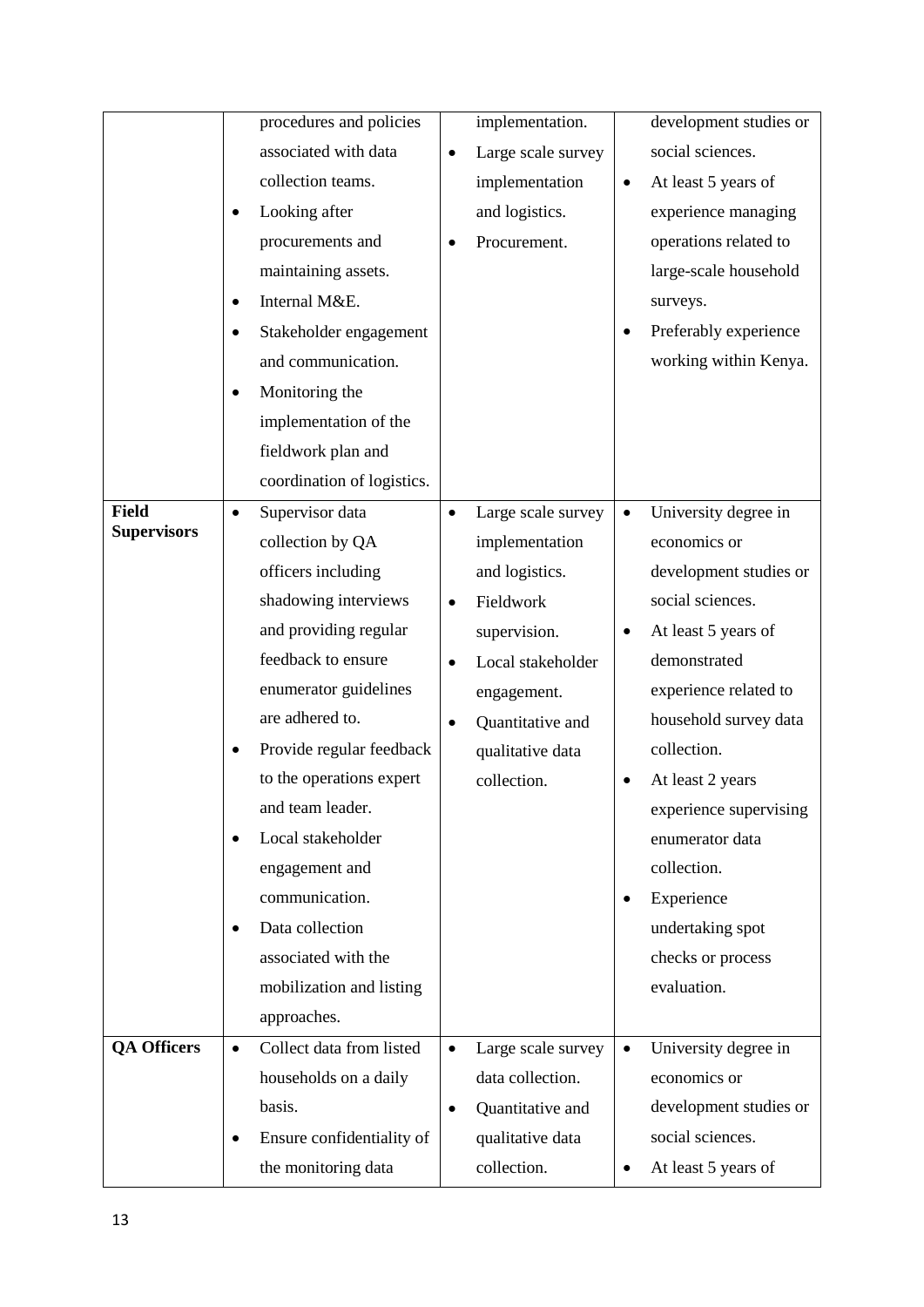| collected from the field | demonstrated            |
|--------------------------|-------------------------|
|                          |                         |
| and synchronise it with  | experience related to   |
| the MIS survey on a      | household survey data   |
| daily basis.             | collection.             |
|                          | Experience<br>$\bullet$ |
|                          | undertaking spot        |
|                          | checks or process       |
|                          | evaluation.             |
|                          |                         |

Shortlisted firms are expected to provide reasonable human resource deployment plans based on estimates of the composition of the data collection teams. Effort will be needed to retain staff and avoid frequent drop-outs. Given the duration of the project, repeated recruitment and replacement will provide a large inconvenience to the progress of the 3<sup>rd</sup> party QA.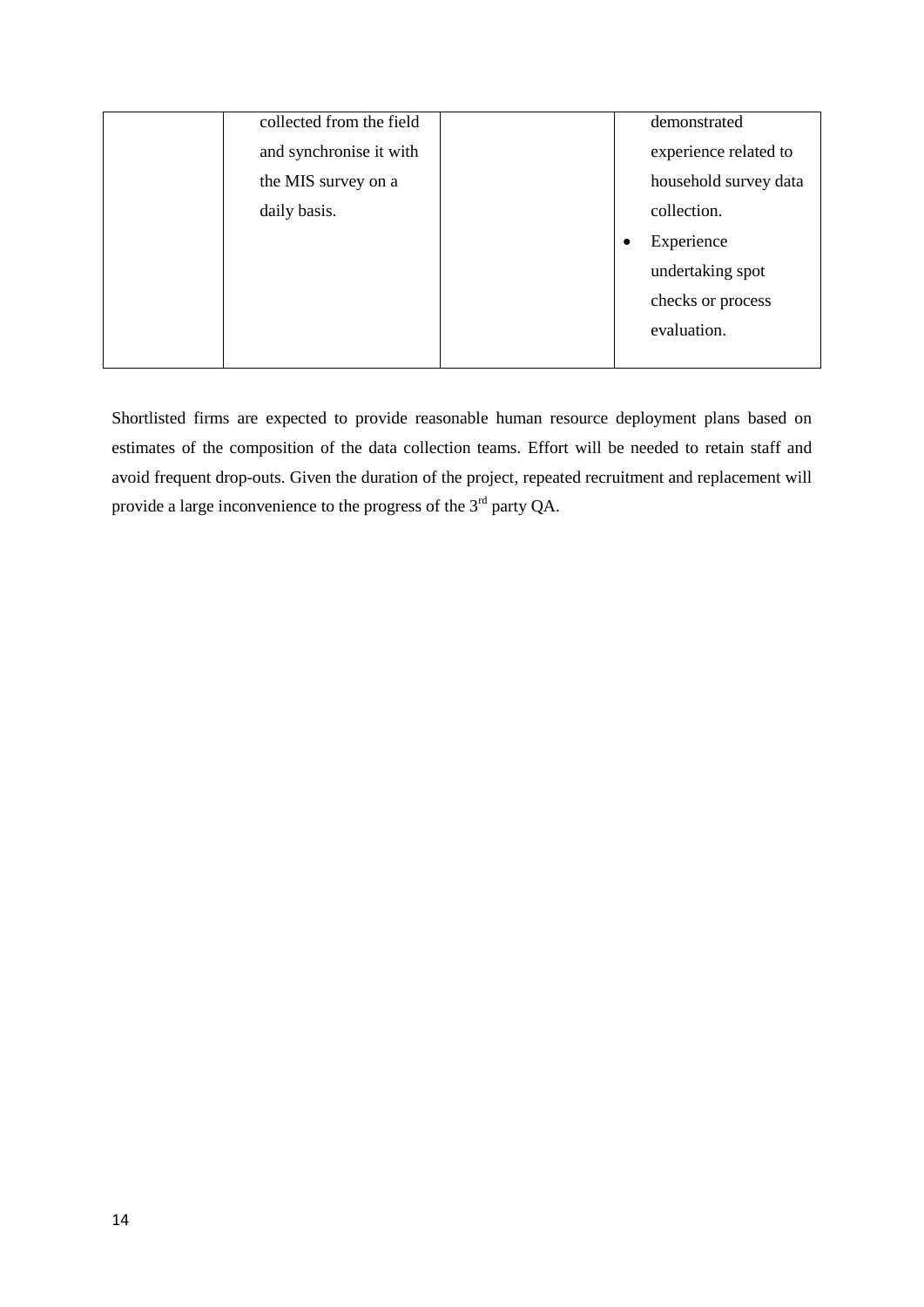# <span id="page-15-0"></span>**Appendix 1 – Population by County and Sub-County**

Below is the sub-county population data from the 2019 census.

| <b>Sub-County</b>   | Population            |
|---------------------|-----------------------|
| <b>Mombasa</b>      | 1,208,333             |
| Changamwe           | 131,882               |
| Jomvu               | 163,415               |
| Kisauni             | 291,930               |
| Likoni              | 250,358               |
| Mvita               | 154,171               |
| Nyali               | 216,577               |
| <b>Kwale</b>        | 866,820               |
| Kinango             | 94,220                |
| Lungalunga          | 198,423               |
| Matuga              | 194,252               |
| Msambweni           | 177,690               |
| Samburu-Kwale       | 202,235               |
| <b>Kilifi</b>       | 1,453,787             |
| Chonyi              | 62,335                |
| Ganze               | 143,906               |
| Kaloleni            | 193,682               |
| Kauma               | 22,638                |
| Kilifi North        | 178,824               |
| Kilifi South        | 206,753               |
| Magarini            | 191,610               |
| Malindi             | 333,226               |
| Rabai               | 120,813               |
| <b>Tana River</b>   | 315,943               |
| Tana North          | 110,640               |
| Tana Delta          | 116,757               |
| Tana River          | 88,546                |
| Lamu                | 143,920               |
| Lamu East           | 22,258                |
| Lamu West           | 121,662               |
| <b>Taita/Taveta</b> | 340,671               |
| Mwatate             | 81,659                |
| Taita/Taveta        | 55,959                |
| Taveta              | 91,222                |
| Voi                 | 111,831               |
| Garissa             | 841,353               |
| Balambala           | 32,257                |
| Dadaab              | 185,252               |
| Fafi                | 134,040               |
| Garissa             | 163,914               |
| Hulugho             | 133,984               |
| Ijara               | $\overline{1}$ 41,591 |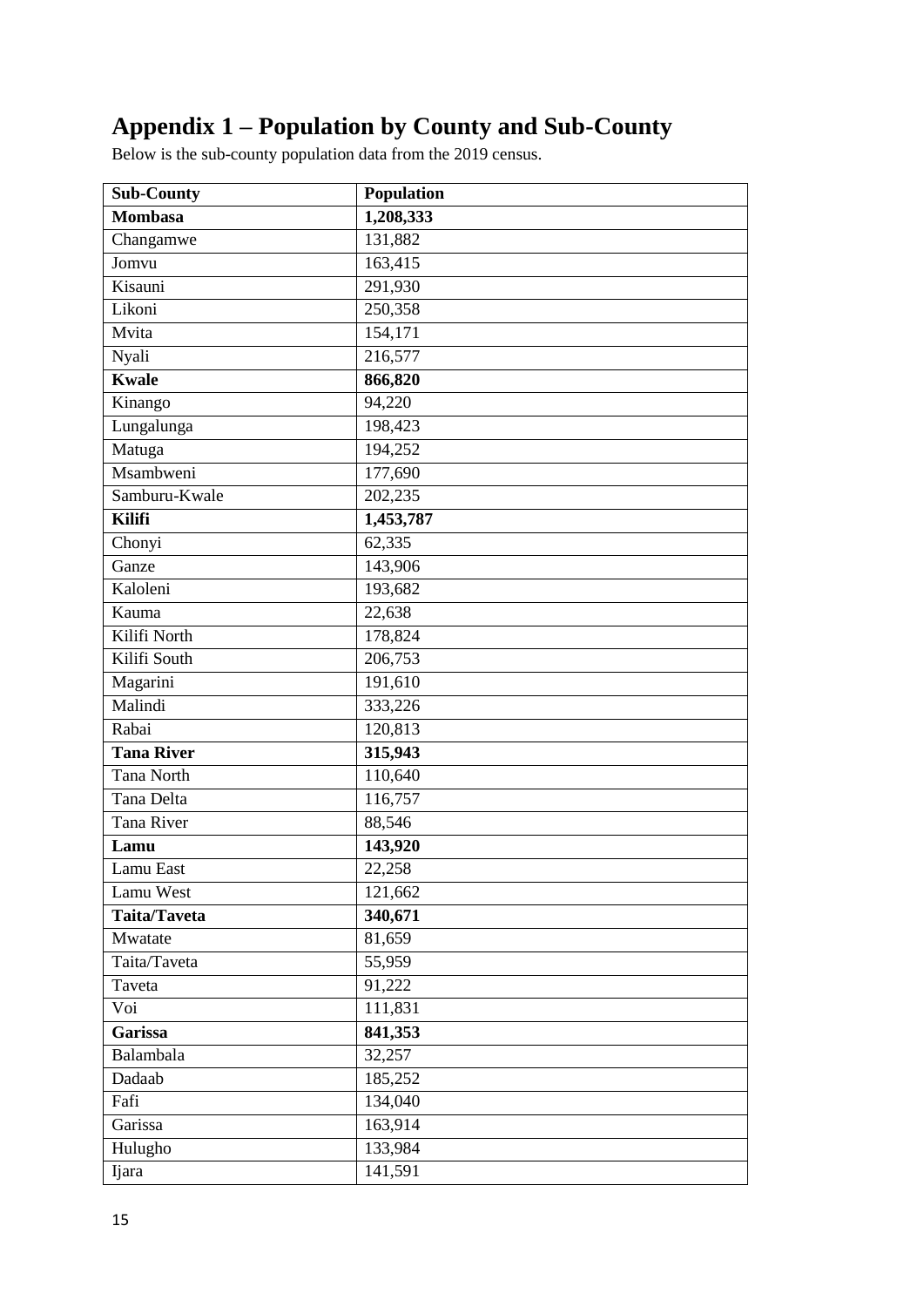| Lagdera              | 50,315    |
|----------------------|-----------|
| Wajir                | 781,263   |
| Buna                 | 49,886    |
| Eldas                | 88,509    |
| Habaswein            | 174,134   |
| Tarbaj               | 57,232    |
| Wajir East           | 110,654   |
| Wajir North          | 62,206    |
| Wajir South          | 116,814   |
| Wajir West           | 121,828   |
| <b>Mandera</b>       | 867,457   |
| Mandera West         | 98,300    |
| Banisa               | 152,598   |
| Kutulo               | 72,394    |
| Lafey                | 83,457    |
| Mandera Central      | 157,220   |
| Mandera East         | 159,638   |
| Mandera North        | 143,850   |
| <b>Marsabit</b>      | 459,785   |
| Loiyangalani         | 35,713    |
| Marsabit Central     | 79,181    |
| Marsabit North       | 54,297    |
| Marsabit South       | 65,376    |
| Moyale               | 108,949   |
| North Horr           | 71,447    |
| Sololo               | 44,822    |
| <b>Isiolo</b>        | 268,002   |
| Garbatulla           | 99,730    |
| Isiolo               | 121,066   |
| Merti                | 47,206    |
| Meru                 | 1,545,714 |
| <b>Buuri East</b>    | 76,598    |
| <b>Buuri West</b>    | 80,762    |
| Igembe Central       | 221,412   |
| Igembe North         | 169,317   |
| Igembe South         | 161,646   |
| Imenti North         | 177,567   |
| <b>Imenti South</b>  | 206,506   |
| Meru Central         | 133,818   |
| Tigania Central      | 104,730   |
| <b>Tigania East</b>  | 72,549    |
| <b>Tigania West</b>  | 139,961   |
| Meru National Park*  | 385       |
| Mt Kenya Forest*     | 463       |
| <b>Tharaka-Nithi</b> | 393,177   |
| Igambang'ombe        | 53,210    |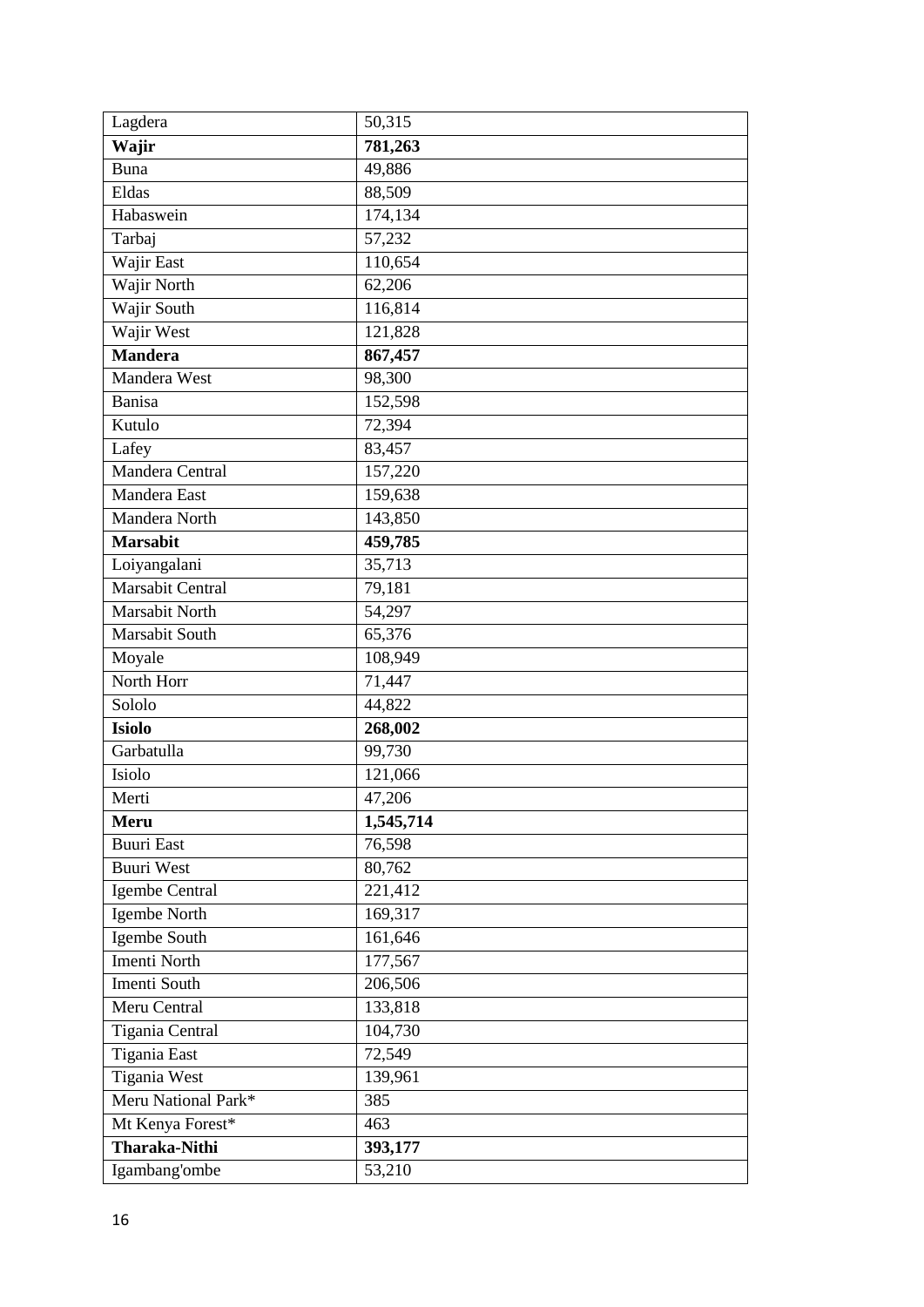| Maara                | 114,894   |
|----------------------|-----------|
| Meru South           | 91,080    |
| Tharaka North        | 58,345    |
| <b>Tharaka South</b> | 75,250    |
| Mt Kenya Forest*     | 398       |
| Embu                 | 608,599   |
| Embu East            | 129,564   |
| Embu North           | 79,556    |
| Embu West            | 127,100   |
| <b>Mbeere South</b>  | 163,476   |
| Mbeere North         | 108,881   |
| Mt Kenya Forest*     | 22        |
| Kitui                | 1,136,187 |
| Ikutha               | 82,964    |
| Katulani             | 47,108    |
| Kisasi               | 46,142    |
| Kitui Central        | 105,991   |
| Kitui West           | 70,871    |
| Kyuso                | 76,867    |
| <b>Lower Yatta</b>   | 63,329    |
| Matinyani            | 47,811    |
| Migwani              | 79,255    |
| Mumoni               | 29,344    |
| Mutitu               | 55,287    |
| <b>Mutitu North</b>  | 21,215    |
| Mutomo               | 113,356   |
| Mwingi Central       | 108,713   |
| Mwingi East          | 85,139    |
| Nzambani             | 46,788    |
| Thagicu              | 15,136    |
| Tseikuru             | 40,871    |
| <b>Machakos</b>      | 1,421,932 |
| Athi River           | 322,499   |
| Kalama               | 54,462    |
| Kangundo             | 97,917    |
| Kathiani             | 111,890   |
| Machakos             | 170,606   |
| Masinga              | 148,522   |
| Matungulu            | 161,557   |
| Mwala                | 181,896   |
| Yatta                | 172,583   |
| <b>Makueni</b>       | 987,653   |
| Kathonzweni          | 79,780    |
|                      |           |
| Kibwezi              | 197,000   |
| Kilungu<br>Makindu   | 60,952    |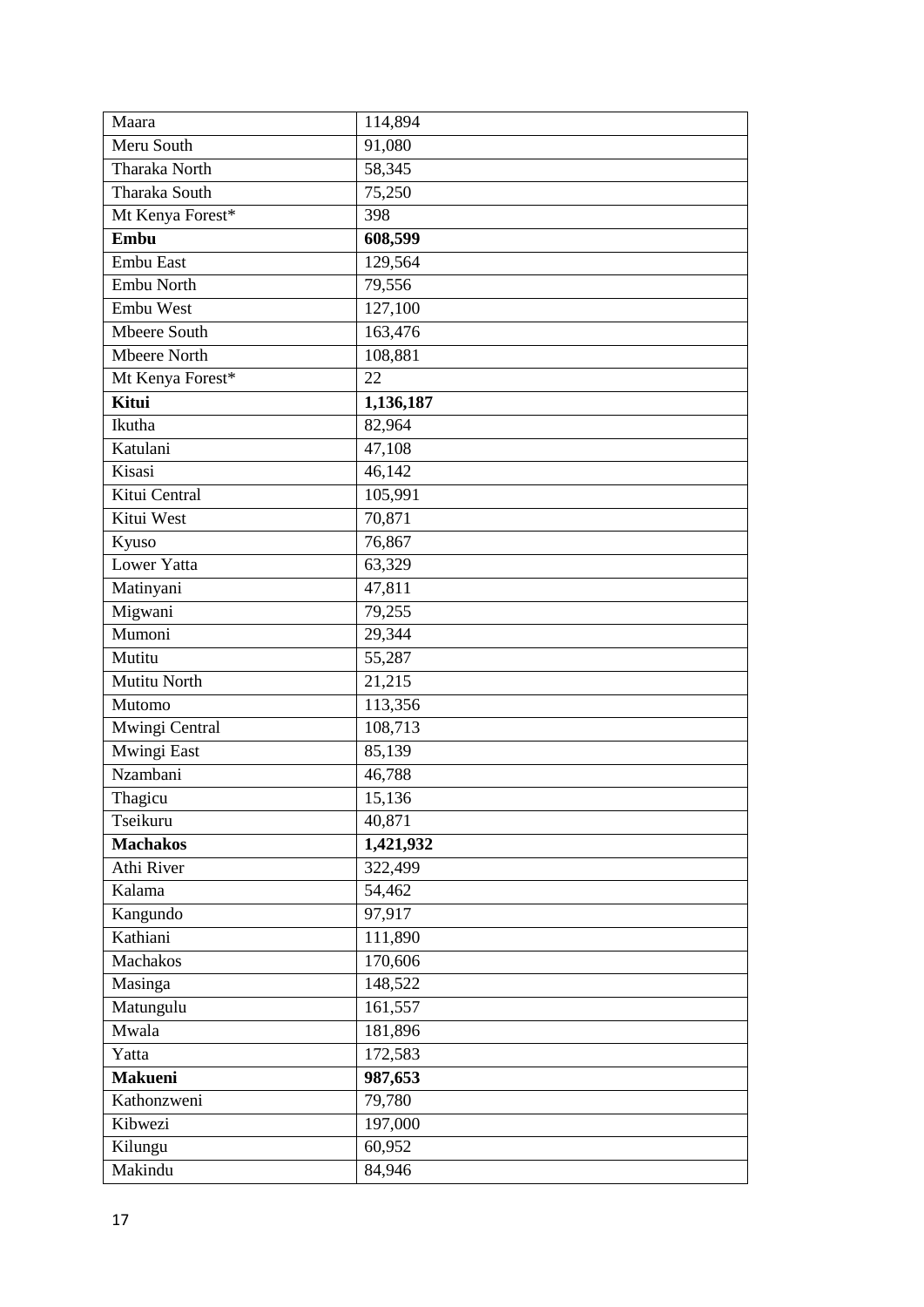| Makueni                 | 130,375   |
|-------------------------|-----------|
| Mbooni East             | 97,756    |
| Mbooni West             | 102,594   |
| Mukaa                   | 107,549   |
| Nzaui                   | 126,701   |
| <b>Nyandarua</b>        | 638,289   |
| Kinangop                | 111,410   |
| Nyandarua South         | 93,870    |
| Mirangine               | 67,214    |
| Kipipiri                | 93,855    |
| Nyandarua Central       | 75,262    |
| Nyandarua West          | 97,965    |
| Nyandarua North         | 98,698    |
| Aberdare National Park* | 15        |
| <b>Nyeri</b>            | 759,164   |
| Tetu                    | 80,453    |
| Kieni East              | 110,376   |
| Kieni West              | 88,525    |
| Mathira East            | 99,065    |
| Mathira West            | 59,895    |
| Nyeri South             | 91,081    |
| Mukurwe-ini             | 89,137    |
| Nyeri Central           | 140,338   |
|                         |           |
| Mt Kenya Forest*        | 188       |
| Aberdare Forest*        | 106       |
| Kirinyaga               | 610,411   |
| Kirinyaga Central       | 122,740   |
| Kirinyaga East          | 135,559   |
| Kirinyaga West          | 114,660   |
| Mwea East               | 132,554   |
| Mwea West               | 104,828   |
| Mt Kenya Forest*        | 70        |
| Murang'a                | 1,056,640 |
| Murang'a East           | 110,311   |
| Kangema                 | 80,447    |
| Mathioya                | 92,814    |
| Kahuro                  | 88,193    |
| Murang'a South          | 184,824   |
| Gatanga                 | 187,989   |
| Kigumo                  | 136,921   |
| Kandara                 | 175,098   |
| Aberdare Forest*        | 43        |
| <b>Kiambu</b>           | 2,417,735 |
| Gatundu North           | 109,870   |
| Gatundu South           | 122,103   |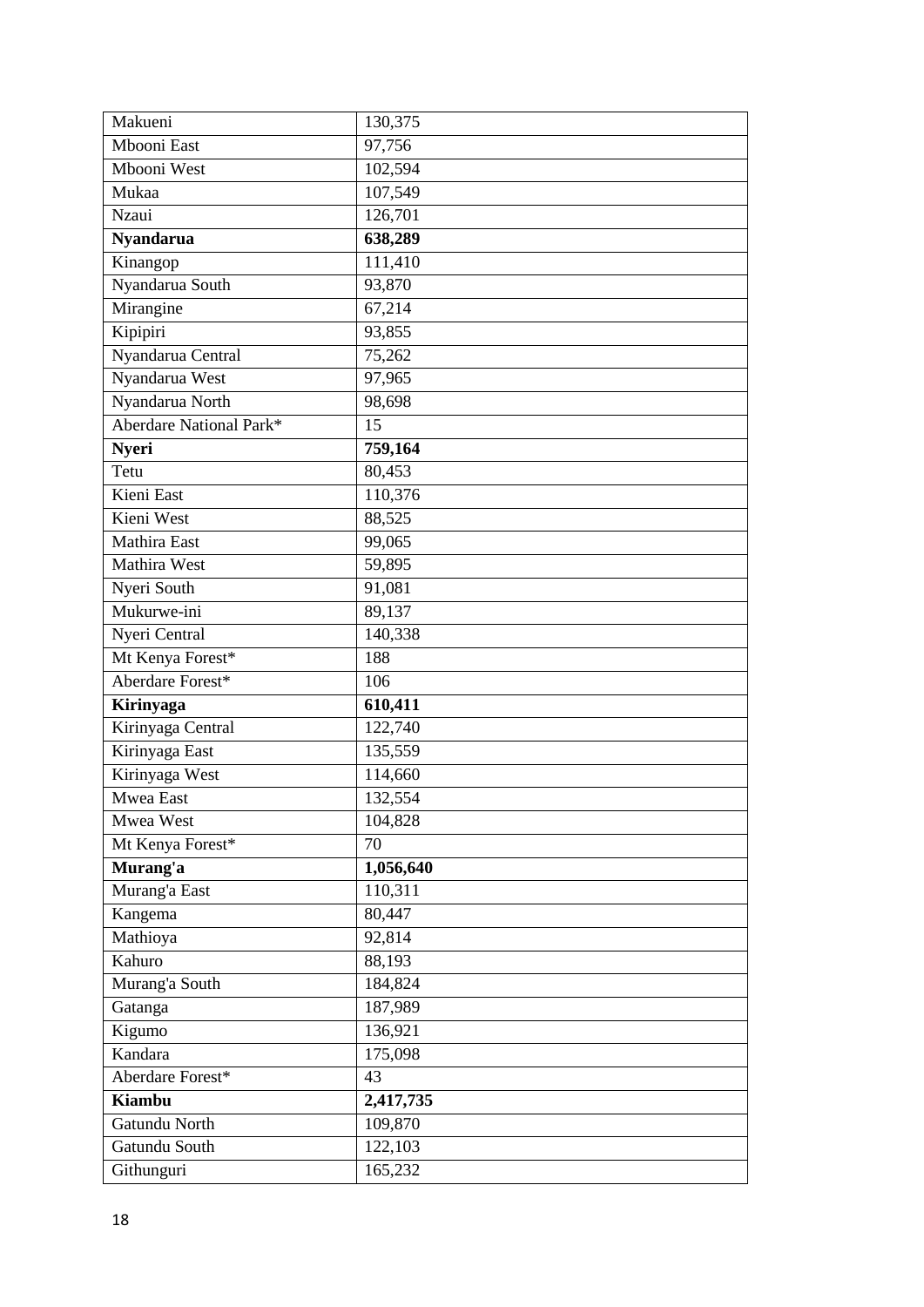| Juja                    | 300,948   |
|-------------------------|-----------|
| Kabete                  | 199,653   |
| Kiambaa                 | 236,400   |
| $\overline{$ Kiambu     | 145,903   |
| Kikuyu                  | 187,122   |
| Lari                    | 135,303   |
| Limuru                  | 159,314   |
| Ruiru                   | 371,111   |
| Thika East              | 38,956    |
| Thika West              | 245,820   |
| <b>Turkana</b>          | 926,976   |
| Kibish                  | 36,769    |
| Loima                   | 107,795   |
| Turkana Central         | 185,305   |
| Turkana East            | 138,526   |
| Turkana North           | 65,218    |
| Turkana South           | 153,736   |
| Turkana West            | 239,627   |
| <b>West Pokot</b>       | 621,241   |
| Kipkomo                 | 102,633   |
| Pokot Central           | 119,016   |
| Pokot North             | 134,485   |
| Pokot South             | 80,661    |
| West Pokot              | 184,446   |
| <b>Samburu</b>          | 310,327   |
| Samburu Central         | 164,942   |
| Samburu East            | 77,994    |
| Samburu North           | 67,391    |
| <b>Trans Nzoia</b>      | 990,341   |
| <b>Trans Nzoia West</b> | 202,377   |
| Trans Nzoia East        | 229,538   |
| Kwanza                  | 203,821   |
| Endebess                | 111,782   |
| Kiminini                | 242,823   |
| <b>Uasin Gishu</b>      | 1,163,186 |
| Ainabkoi                | 138,184   |
| Kapseret                | 198,499   |
| <b>Kesses</b>           | 148,798   |
| Moiben                  | 181,338   |
| Soy                     | 229,094   |
| Turbo                   | 267,273   |
| Elgeyo/Marakwet         | 454,480   |
| Keiyo North             | 99,176    |
| Keiyo South             | 120,750   |
| Marakwet East           | 97,041    |
| Marakwet West           | 137,513   |
|                         |           |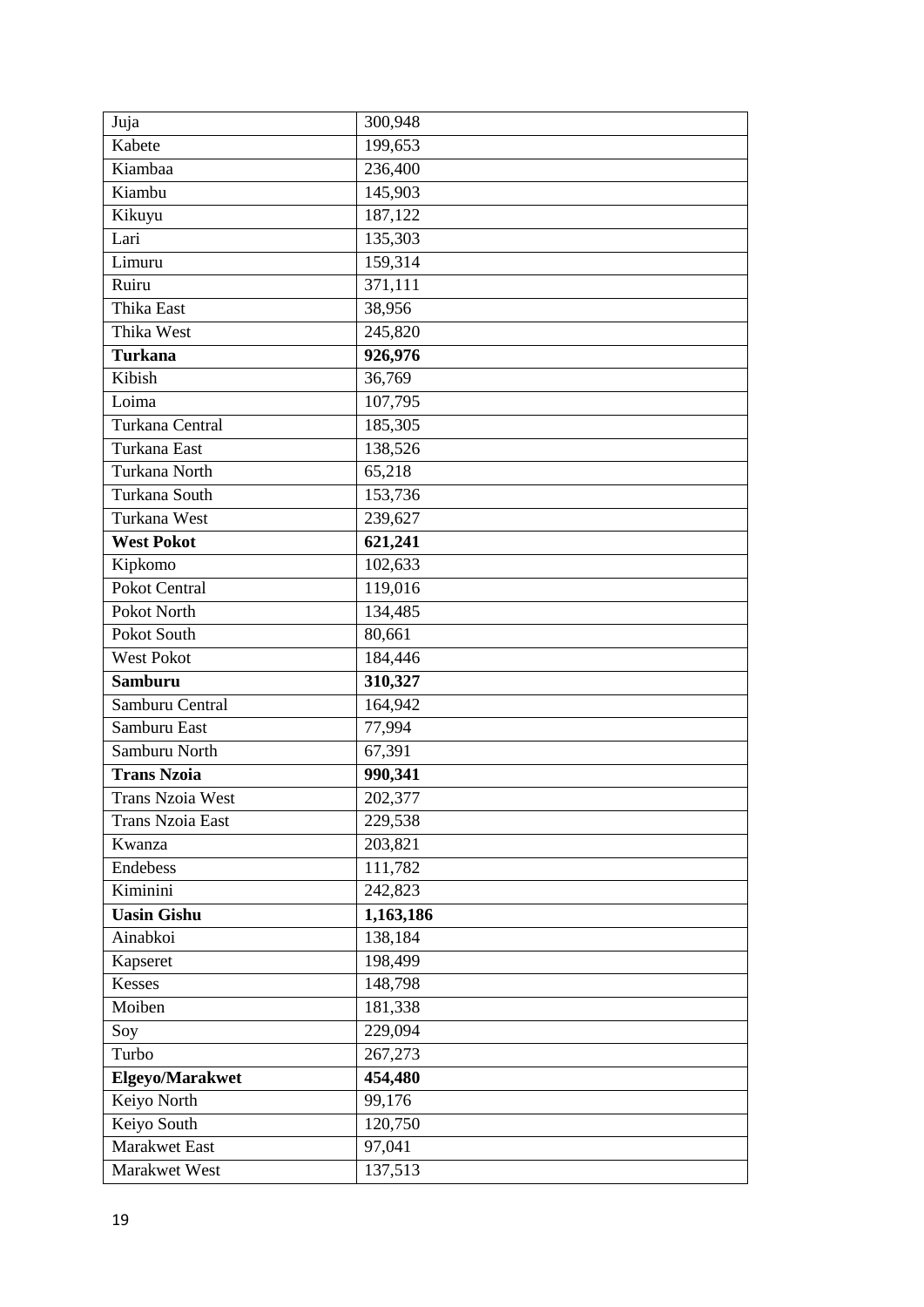| <b>Nandi</b>           | 885,711   |
|------------------------|-----------|
| Chesumei               | 164,133   |
| Nandi Central          | 147,553   |
| Nandi East             | 119,173   |
| Nandi North            | 166,171   |
| Nandi South            | 172,750   |
| Tinderet               | 115,931   |
| <b>Baringo</b>         | 666,763   |
| <b>Baringo Central</b> | 96,951    |
| <b>Baringo North</b>   | 104,871   |
| East Pokot             | 79,923    |
| Koibatek               | 129,535   |
| Marigat                | 90,955    |
| Mogotio                | 91,104    |
| <b>Tiaty East</b>      | 73,424    |
| Laikipia               | 518,560   |
| Laikipia Central       | 95,594    |
| Laikipia East          | 102,815   |
| Laikipia North         | 36,184    |
| Laikipia West          | 129,263   |
| Nyahururu              | 154,704   |
| <b>Nakuru</b>          | 2,162,202 |
| Gilgil                 | 185,209   |
| Kuresoi North          | 175,074   |
| Kuresoi South          | 155,324   |
| Molo                   | 156,732   |
| Naivasha               | 355,383   |
| Nakuru East            | 193,926   |
| Nakuru North           | 218,050   |
| Nakuru West            | 198,661   |
| Njoro                  | 238,773   |
| Rongai                 | 199,906   |
| Subukia                | 85,164    |
| <b>Narok</b>           | 1,157,873 |
| Narok East             | 115,323   |
| Narok North            | 251,862   |
| Narok South            | 238,472   |
| Narok West             | 195,287   |
| Trans Mara East        | 111,183   |
| <b>Trans Mara West</b> | 245,714   |
| Mau Forest*            | 32        |
| Kajiado                | 1,117,840 |
| Isinya                 | 210,473   |
| Kajiado Central        | 161,862   |
| Kajiado North          | 306,596   |
| Kajiado West           | 182,849   |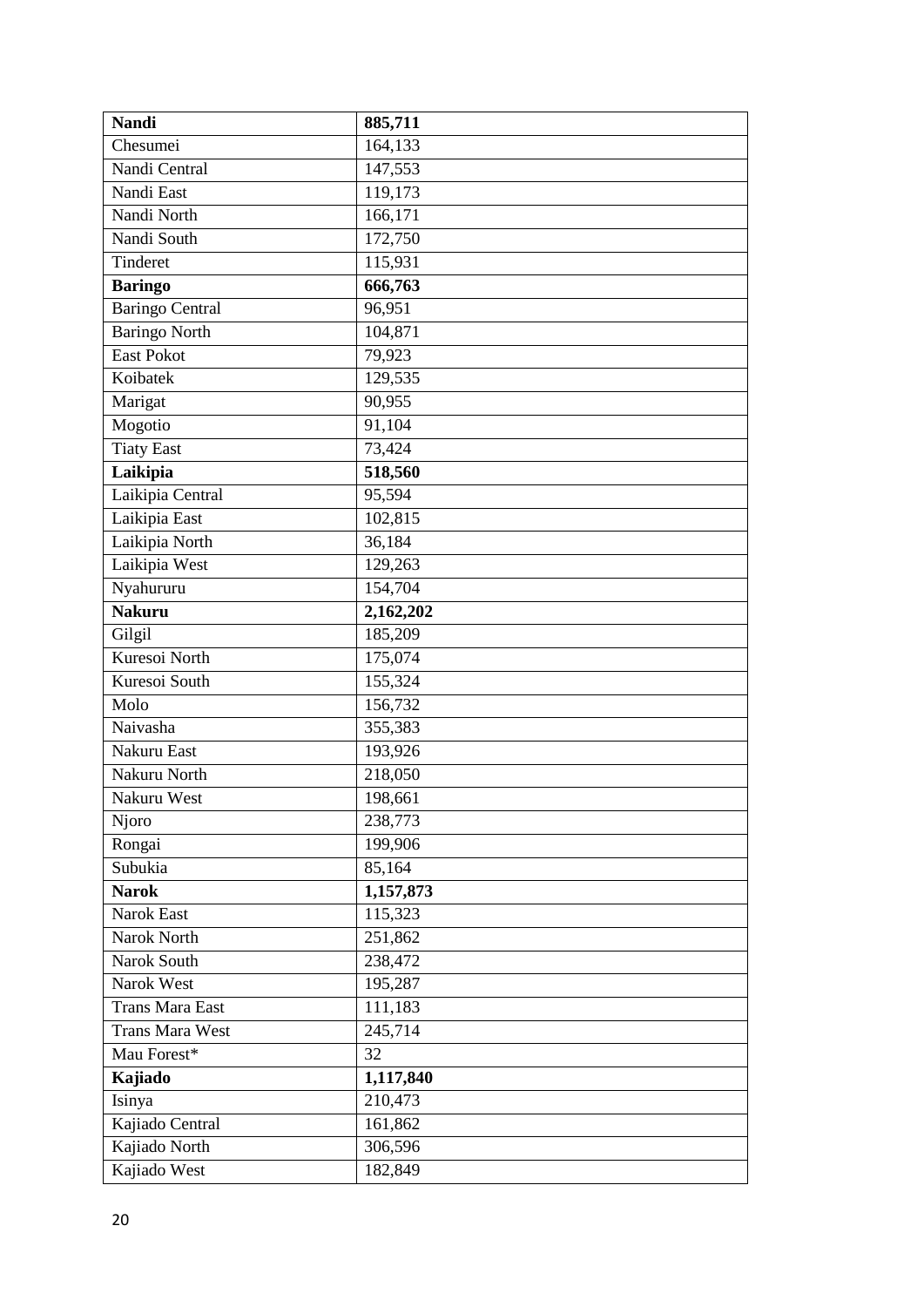| Loitokitok             | 191,846   |
|------------------------|-----------|
| Mashuuru               | 64,214    |
| <b>Kericho</b>         | 901,777   |
| Belgut                 | 145,072   |
| Bureti                 | 199,470   |
| Kericho East           | 170,625   |
| Kipkelion              | 122,530   |
| Londiani               | 137,580   |
| Soin Sigowet           | 126,500   |
| <b>Bomet</b>           | 875,689   |
| <b>Bomet East</b>      | 144,275   |
| Chepalungu             | 164,837   |
| Konoin                 | 163,507   |
| Sotik                  | 227,855   |
| <b>Bomet Central</b>   | 175,215   |
| <b>Kakamega</b>        | 1,867,579 |
| <b>Butere</b>          | 154,100   |
| Kakamega Central       | 188,212   |
| Kakamega East          | 167,641   |
| Kakamega North         | 238,330   |
| Kakamega South         | 111,743   |
| Khwisero               | 113,476   |
| Likuyani               | 152,055   |
| Lugari                 | 122,728   |
| Matete                 | 66,172    |
| Matungu                | 166,940   |
| Mumias East            | 116,851   |
| Mumias West            | 115,354   |
| Navakholo              | 153,977   |
| <b>Vihiga</b>          | 590,013   |
| Emuhaya                | 97,141    |
| Vihiga                 | 95,292    |
| Sabatia                | 131,628   |
| Luanda                 | 106,694   |
| Hamisi                 | 159,241   |
| Kakamega Forest*       | 17        |
| <b>Bungoma</b>         | 1,670,570 |
| Bumula                 | 215,892   |
| <b>Bungoma Central</b> | 177,748   |
| <b>Bungoma</b> East    | 114,548   |
| <b>Bungoma North</b>   | 121,317   |
| Bungoma South          | 287,765   |
| Cheptais               | 136,035   |
| Kimilili-Bungoma       | 162,038   |
| Mt Elgon               | 78,873    |
| <b>Bungoma West</b>    | 119,875   |
|                        |           |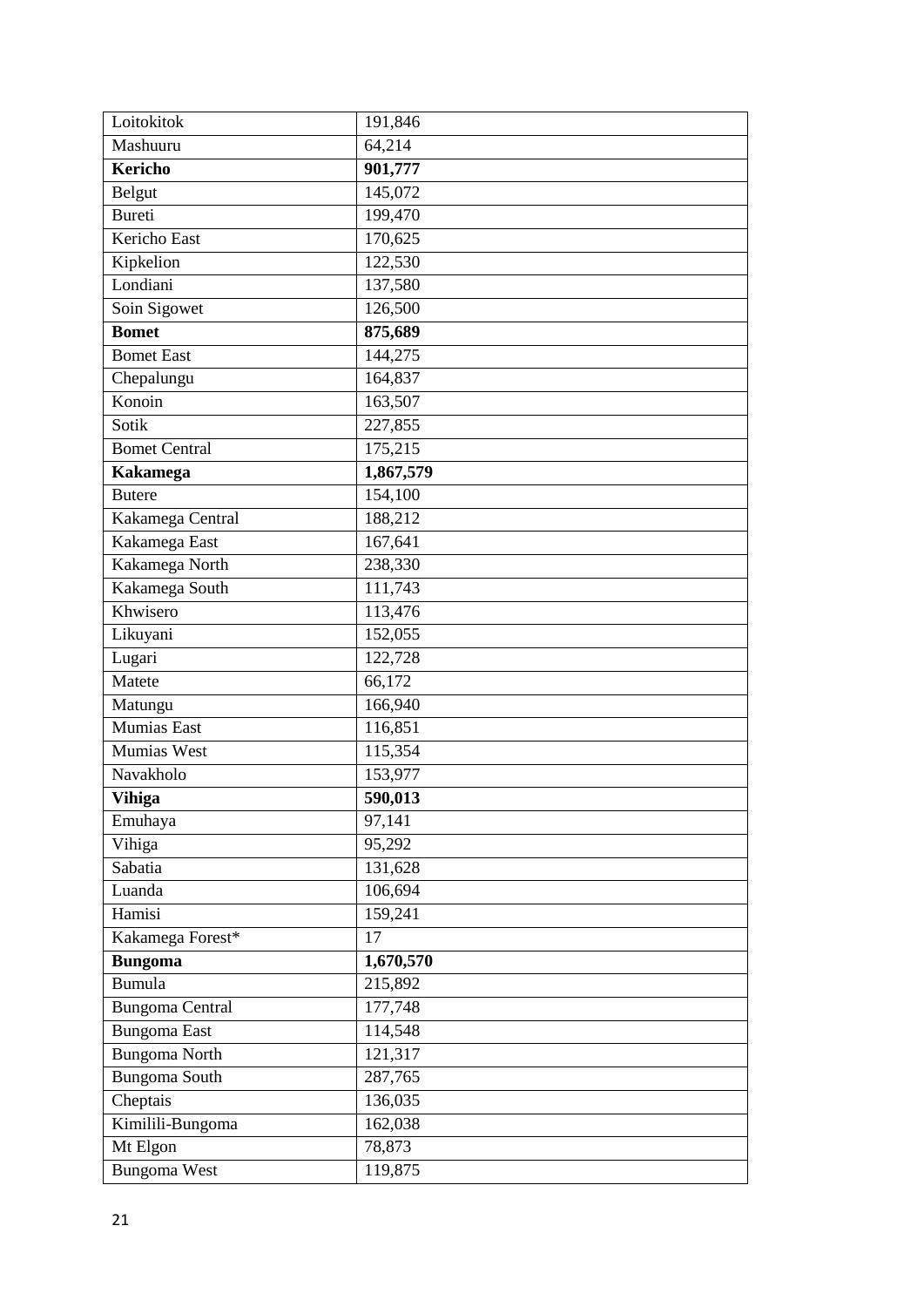| Tongaren         | 100,343   |
|------------------|-----------|
| Webuye West      | 152,515   |
| Mt Elgon Forest* | 3,621     |
| <b>Busia</b>     | 893,681   |
| Bunyala          | 85,977    |
| <b>Busia</b>     | 142,408   |
| Butula           | 140,334   |
| Nambale          | 111,636   |
| Samia            | 107,176   |
| Teso North       | 138,034   |
| Teso South       | 168,116   |
| <b>Siaya</b>     | 993,183   |
| Siaya            | 224,343   |
| Gem              | 179,792   |
| Ugenya           | 134,354   |
| Ugunja           | 104,241   |
| Bondo            | 197,883   |
| Rarieda          | 152,570   |
| <b>Kisumu</b>    | 1,155,574 |
| Kisumu East      | 220,997   |
| Kisumu Central   | 174,145   |
| Kisumu West      | 172,821   |
| Seme             | 121,667   |
| Muhoroni         | 154,116   |
| Nyando           | 161,508   |
| Nyakach          | 150,320   |
| <b>Homa Bay</b>  | 1,131,950 |
| Homa Bay         | 117,439   |
| Ndhiwa           | 218,136   |
| Rachuonyo North  | 178,686   |
| Rachuonyo East   | 121,822   |
| Rachuonyo South  | 130,814   |
| Rangwe           | 117,732   |
| Suba North       | 124,938   |
| Suba South       | 122,383   |
| <b>Migori</b>    | 1,116,436 |
| Awendo           | 117,290   |
| Kuria East       | 96,872    |
| Kuria West       | 208,513   |
| Nyatike          | 176,162   |
| Rongo            | 124,587   |
| Suna East        | 122,674   |
| Suna West        | 128,890   |
| Uriri            | 141,448   |
| Kisii            | 1,266,860 |
| Etago            | 83,787    |